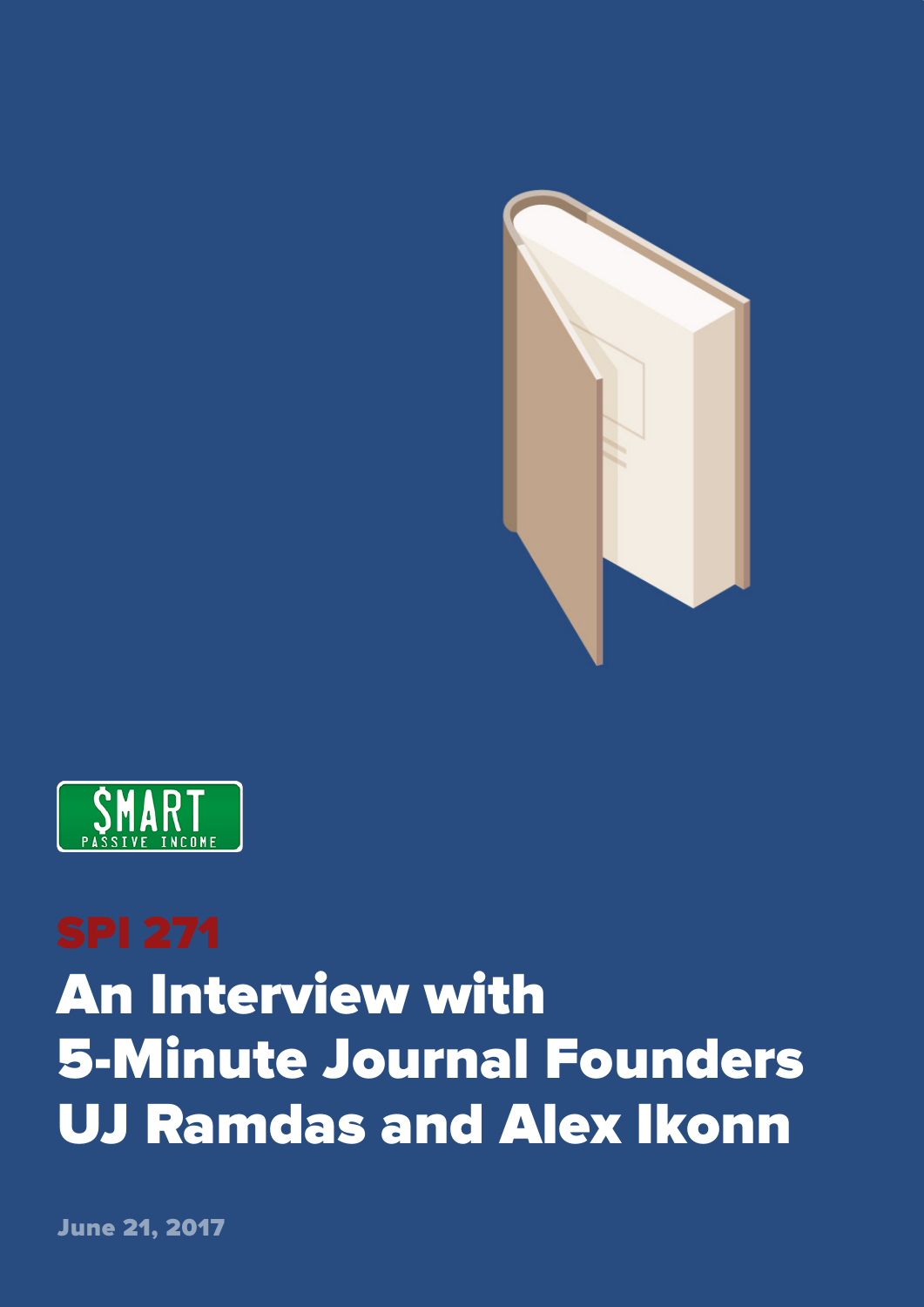

- Pat: This is the Smart Passive Income podcast with Pat Flynn, Session Number 271. By the way, just wanted to thank you.
- Announcer: Welcome to the Smart Passive Income podcast where it's all about working hard now so you can sit back and reap the benefits later, and now your host . . . If he could do it all over again, he'd start sooner, and that goes for everything . . . Pat Flynn.
- Pat: Hey, what's up everybody? Thank you so much for joining me today in this session of The Smart Passive Income Podcast. I'm really thankful you're here, and actually I wanted to take a moment just to express my gratitude for you for listening to the show, for those of you who have left reviews, for those you who have subscribed. I truly, truly mean that, and that relates to today's episode which is an interview with two amazing people, UJ and Alex, The founders of a tool that I use every single day when I wake up in the morning and when I go to bed, and that is The Five-Minute Journal.

 This is something you may have heard me talk about before, but this is something that I use every single day, like I said. So when I wake up, I open this journal. It's right there on my nightstand and I write in it, and what it does is it prompts you with a few questions, the first one being, "Well, what are you thankful for in life?" And every day when you wake up like that, it really sets the tone for the rest of the time that you're awake. But even before you go to bed, you come back to this journal right before you go to sleep, and you talk about the great things that happened during the day. And it's just three lines and then also, what's one thing that you wished you would have done better? And just doing this exercise alone has made a massive change in my life, in my mood, and in what I get done.

And it's an amazing way to stay productive but also just remember that about even though things may not always be great there are things to be grateful for, and I just wanted to start this show to express my gratitude towards you but also set you up for this interview because UJ and Alex are an amazing team, and we get into the story about how this journal came about. I also dive into, well, how did they even get this thing built, and how did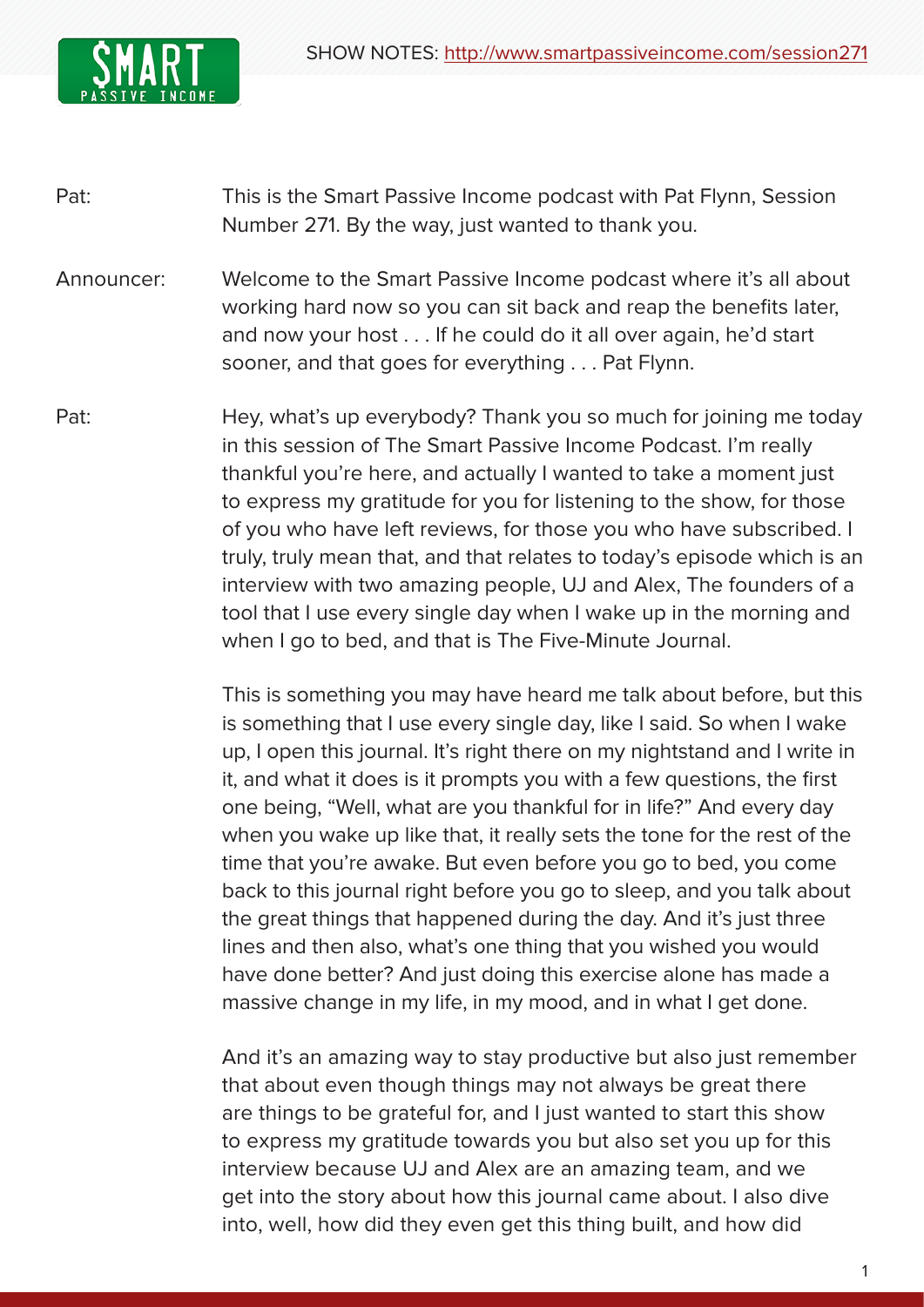

they market it, and what has happened since then? We also get into a little bit of the science behind why expressing gratitude is important, and I believe it's one of the most important things in the world. This is a very common trait between all successful entrepreneurs, or a lot of them at least, is they take time to reflect on what's amazing, and I recommend that you do the same, and UJ and Alex give you a little bit of a challenge in here as well. Very simple to do, but not easy to implement.

And by the way, if you are a part of my book club, which you can find at patsbookclub.com, you will have known that I have given away copies of the Five-Minute Journal before, and I may just give away a few copies after this episode, so make sure you stick around and listen all the way through. I have a giveaway for you at the end for a few lucky winners. And then finally, sit back, relax, and here's the interview with UJ and Alex from IntelligentChange.com and cofounders of The Five-Minute Journal.

 What's up everybody? I'm so happy to welcome UJ and Alex to the Smart Passive Income Podcast, the guys behind The Five-Minute Journal. Welcome to the show. Thank you both for being here.

- UJ: Happy to be here.
- Alex: Yeah, really grateful to be here.
- Pat: So we'll go one by one, actually, for each of you. I want to know what you guys did before you guys came up with this idea and then also about how you met. So UJ, why don't you get started and just talk about, what did you do before focusing on The Five-Minute Journal?
- UJ: I used to help people change behavior at a clinic for behavioral change, so I used to help people get from point A to point B with specific strategies to actually move the needle cause I think there was a gap in the market for that, and I really care about people making a real change, and that was part of my work before getting into The Five-Minute Journal.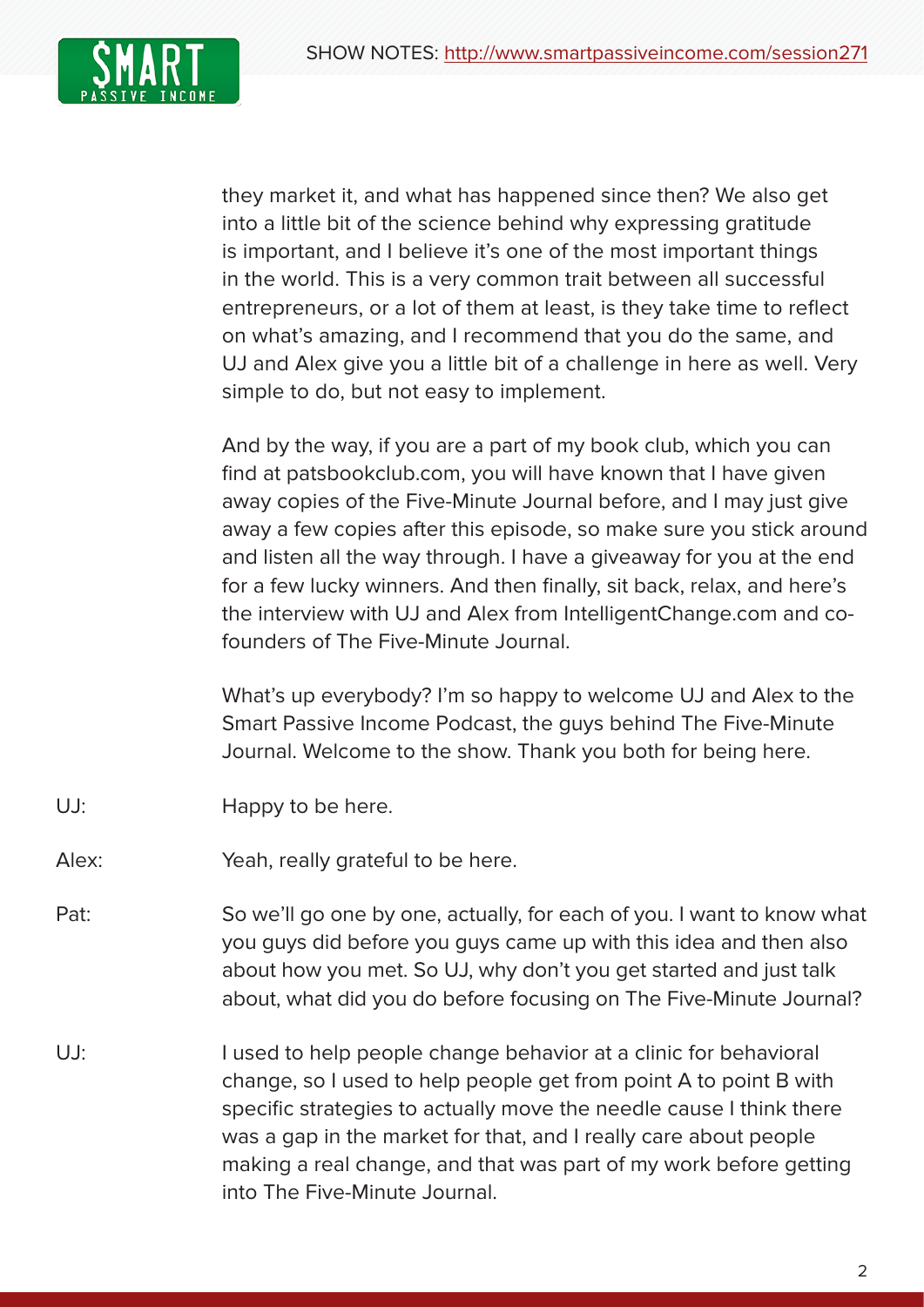

- Pat: That's cool. I think it obviously ties in perfectly for what The Five-Minute Journal became. Alex, how about you? What were you doing before The Five-Minute Journal life?
- Alex: Previous to The Five-Minute Journal, me and my wife, Mimi Ikonn, were running a business called Luxy Hair. It's an e-commerce beauty business.
- Pat: Okay, that's cool, and then I'm curious Alex, if you can continue with okay, where did this idea of The Five-Minute Journal come from? Did you actually know UJ before this idea came about?
- Alex: Yeah, this is actually a really great story. I think the way Mimi and UJ met, we met a couple years prior to The Five-Minute Journal idea and UJ actually approached me because we met at an event a few years back, and then he approached me because he was actually looking to start a lifestyle design business, kind of a Four-Hour Work Week, Tim Ferriss, and that at the time was what I was doing with that business . . . was like a muse. And so UJ literally out of the blue approached me and said, "Hey, I want to have a business like you have. Can you help me?" And I'm like, "You're crazy, and why would I help you?" And at the same time, we had, I guess, some mutual interests, and I said, "Okay, let's go for a coffee. Let's just meet up." We met up, and right away, I'm like, okay this guy is very eccentric. He's a little weird, but he's very interesting and he's very into self development as I am, and we have a lot of mutual interests. We'll just be friends, and we'll meet from time to time.

I said, "I can't really help you create a business because I really believe in," now, especially at that time, "creating a business that you're fully aligned with and the product is really resonant with who you are and not just trying to make money just for money's sake." 'Cause at that point, I figured out for myself just making money isn't going to make you more fulfilled. I think doing a business that is probably within your propose will provide you a lot more value than just having money come in. So that's how we met and how we pursued the idea of The Five-Minute Journal, and I guess . . . Can I go into the story of how The Five-Minute Journal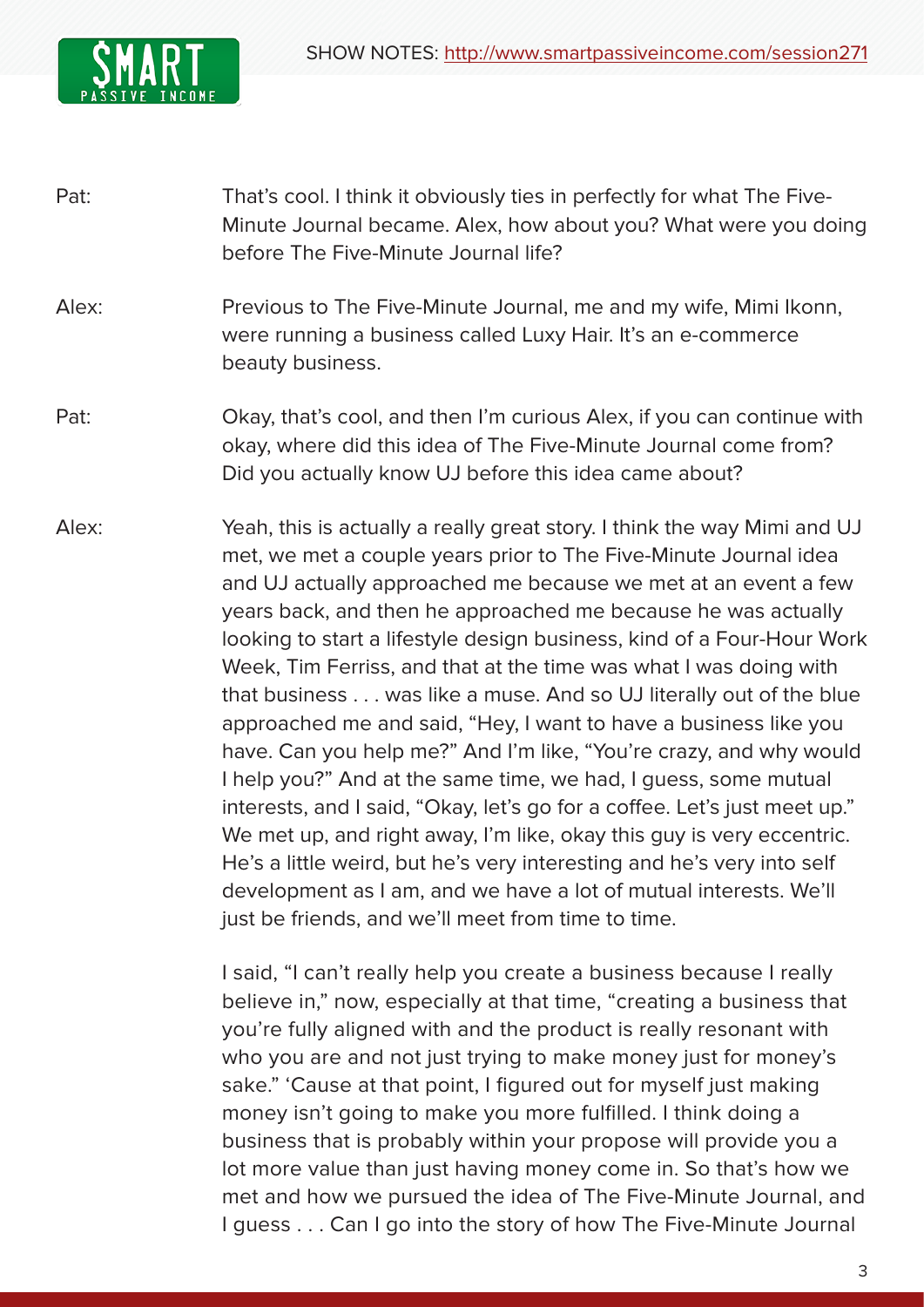

idea was actually created?

Pat: Yeah, I'm pretty sure the listeners are curious in terms of, okay, how did this idea even come about?

- Alex: Yeah, so it took some time. So it wasn't like right away, and me and UJ would continue our talks in the park for four to five hours. We'd have really great conversations about self . . . personal growth, and we just really dig into what each one of us was doing to help us just live our best lives. And UJ actually had a, and I bet you he still does now, an incredible journal instinct where he would journal for like usually an hour, two hours in a day. What was your journal?
- UJ: It really depends. So like different journaling is for different results, so I have a journal for different results, and so towards the end of the evening, I had a practice where I answered four to six questions. It took me about 15 to 20 minutes. Sometimes it took me longer, but it really did help me get a strong sense of how did the day go because I came across a really great quote that I think definitely is in The Five-Minute Journal right now, which is, "How you live your days is how you live your lives," and it hit me because at the time I wasn't living my days the way I want to live my life. And so once every 24 hours, at the end of the day, I used to say, "I've got 24 hours. What happened?"

And I was talking to Alex about this, and we'd talked about gratitude and starting in the morning with gratitude, and at the time, Alex used to start his mornings with gratitude walks with Mimi, and we were talking about habits and behavior and businesses, and then Alex was just like, "Dude, why don't we create a notebook that helps people do this 'cause nobody is going to do this. Nobody is as intense as you are, so if we can make a book that helps it be much easier for people to do it," and we just shook hands right there. It was that simple.

Alex: Because I guess to add on to that, UJ's being . . . I guess with . . . that's just the evening portion was probably 15 to 20 minutes. UJ also had a morning journal routine which would take another 20,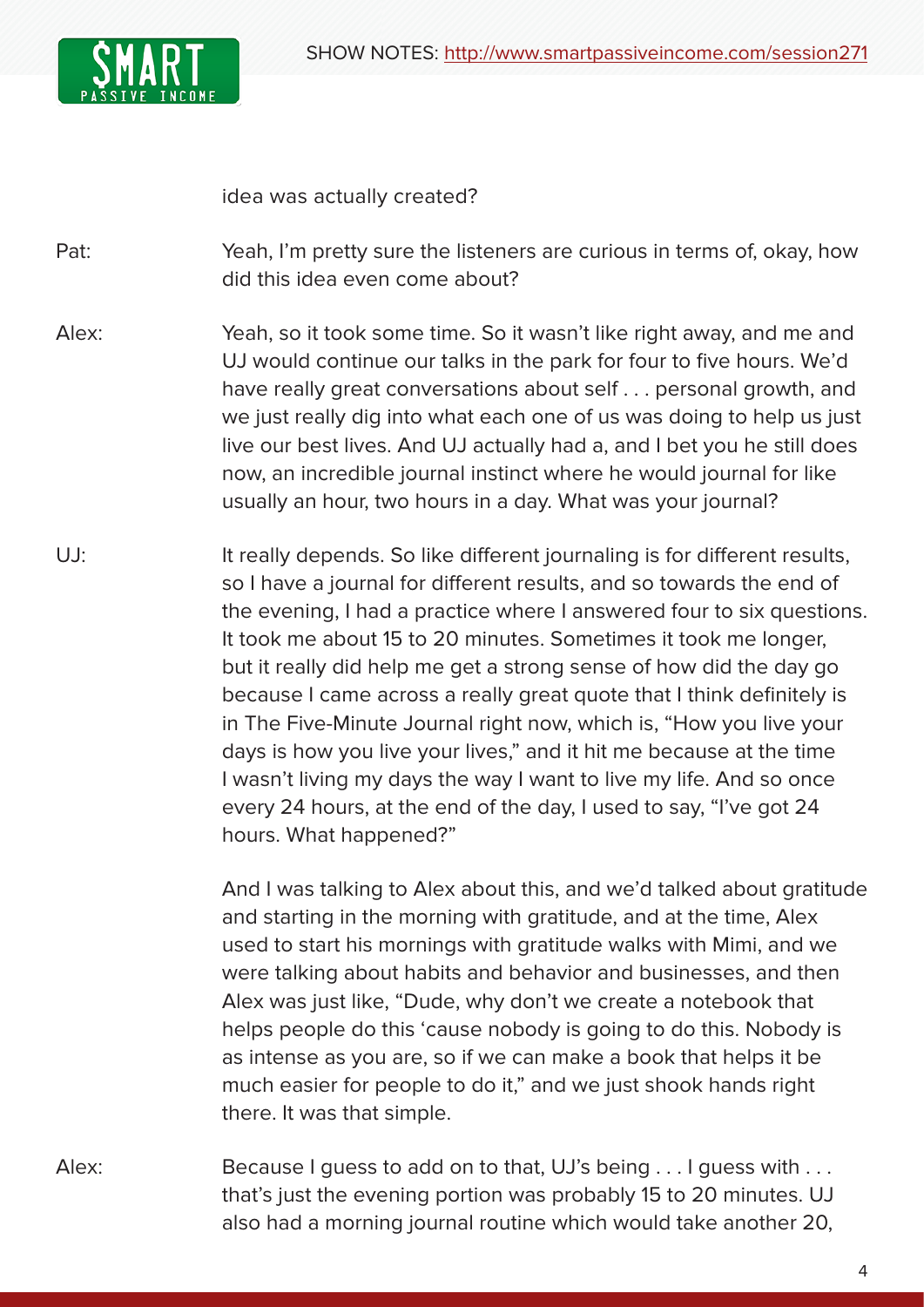

30. So in total he would average probably about 50 to 60 minutes a day in a very intensive journaling session. I said, "UJ, this is great. I would love to enter this into my life, but I want to do this in 5 minutes a day," and we also talked about how there were many selfdevelopment books or self-growth books, whatever you may call them. They have all these great tips of what to implement in your life, or there was also a great book at that time that came out was Happiness Advantage by Shawn Achor. He is a Harvard professor, and he did all these great studies of what gratitude can do to your overall well-being or journaling or affirmations or just all of this stuff, but with actual scientific proof that these things work. But with all these books, you read them, but what about the follow through? How do you actually implement all these things into your daily life?

And that's where me and UJ came together and I said, 'cause at that time like I said before, the way we met really was it UJ looking for that muse for that idea to create a business, and I said, "Well, we have to wait until the right idea comes," and when we were talking about this, this is it. "This is the idea that can help us actually bring this gap and actually create a product of value," and most importantly, I was excited about this. UJ was excited about this because this is something that we would actually want to have in our own lives and use that will help us live better lives and that's how I really believe the best products really start. Something that you want to have in your lives and because I had a successful business prior, I said, "UJ, let's just use this Five-Minute Journal idea as a way to help us launch this business on the side and . . . but it's really to help you understand how to create a business from scratch. So I'm going to help you and take you through this process of what it takes to create a lifestyle business and with this product," and that's really how it started. And we said, "We'll just order a thousand units, and we'll see where it goes."

UJ: We'll see what happens, yeah.

Alex: But in reality, I didn't really care because I just wanted to have this product in my own life because I want to use it and practice it, because I knew the power of doing this on a daily basis, especially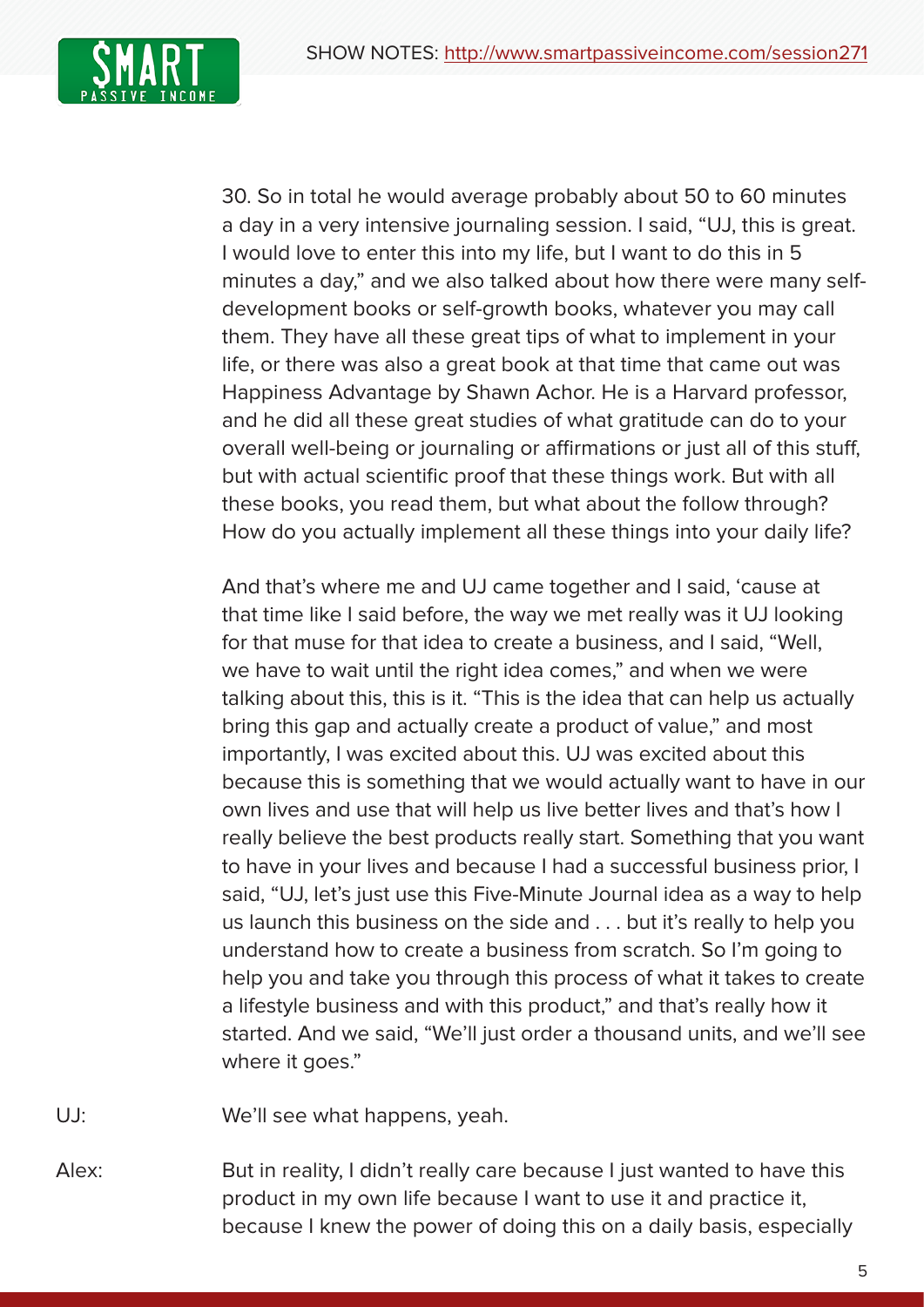

in writing. Because as UJ previously mentioned, the thing that has changed my life the most, has enabled me, even prior to The Five-Minute Journal to become financially successful and independent and free, was really actually the power of gratitude. And it was really that simple habit. Yes, we did the gratitude walks, something that Tony Robbins talks about, but sometimes the winters in Canada, it's cold. I don't want to go out for a gratitude walk. It's minus . . . Like, it's very cold in Canada in the winter.

So I just thought about hey, when I wake up, the first thing that I'm going to get myself in the habit of is just think of the things that I'm grateful for. It can just be one thing, and it took me some time to get into the habit, but eventually I did, and so that as soon as I woke up, I would just think of the first thing that I'm grateful for, and even just that one single habit. And this is interesting to anyone listening right now: You don't need The Five-Minute Journal or anything like that. If you just instill one habit, right, and that is the habit of gratitude, and just try it out yourself. When you wake up in the morning, just think of one thing that you're grateful for.

- UJ: Yeah, just let your first thought be that of gratitude.
- Alex: Exactly, but the reason I challenge you to do this, and you will see that actually it's fairly challenging to rewire your brain to actually automatically think like this, and it will take some time, and that's why we also created The Five-Minute Journal. Like, how can we create something that is your buddy in a certain way? That can help guide through this process on a daily basis to help you really rewire your brain and your thought process to help you think that way? Because the truth is many of us are just really have been . . . We have created really negative thought habits through media, through school, through parents. It's a lot of negativity, and what happens is a lot of us have that negative voice in our heads. So how do you overcome that negative voice? How do you create new thought patterns? And we really thought The Five-Minute Journal is going to be the way to help people do that and more importantly, to help us do that.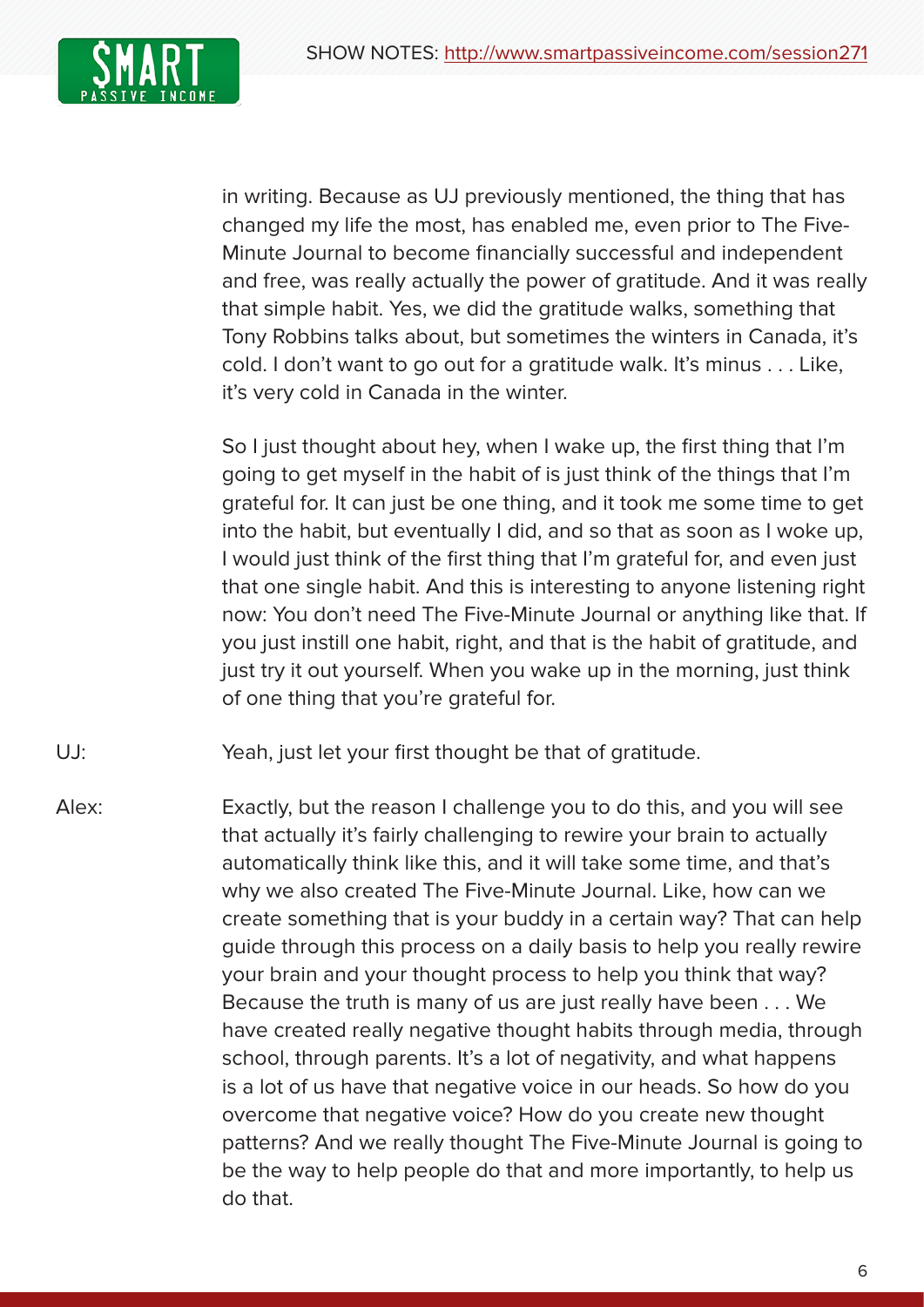

- Pat: Love it. I'm curious, there's a lot of different parts to this book. It's not just about the gratitude which is obviously the most important thing. I've found that now just being conscious about gratitude and what I'm thankful for has massively changed my out view in life, my mood to start the day. I think that's super important. I love that challenge you just gave to everybody to just wake up and start thinking about that right away. Actually, fun fact: At my kid's school, they do gratitude practices at my son's school. It's a STEM school.
- Alex: That's an awesome school.
- Pat: Yeah. It is awesome school. It's got me really interested in, like, all these other kinds of things that are benefiting me as an entrepreneur and how I can incorporate them into schools. So I mean, it doesn't matter what age you're at, this kind of thing is really important. And I'm curious, though, 'cause I'm looking at the book, and I love how it's not just like blank pages throughout the whole thing. There's instructions. There's science behind a lot of this stuff, and I love that you put that there, but there's more than just thinking about what you're thankful for. There's also saying affirmations and the, okay, check in with yourself at night and ask yourself, okay, what did you do, or what do you wish you had done better? I would love to know the story about, okay, how this got structured the way it did 'cause obviously you're telling a story. It starts with the gratitude, right? And that's where it starts every single day, but how was all this other stuff put in there? I'm sure there were different iterations and multiple things that happened to get to where it's now. UJ, do you want to start and take that?
- UJ: Yeah, so a bunch of this comes from positive psychology research, and so kind of what Alex talked about . . . Actually, something I thought about as Alex was talking is something that I think great businesses are formed when you're really angry about something. Something that really bothers me is there is a lot of stuff we know. There's so many TED Talks on happiness and books on stuff, but there's very little application of it, and I was seeing that at the time in the work I was doing with people, and it was bothering me. It was bothering me there was no structure for applying these things in a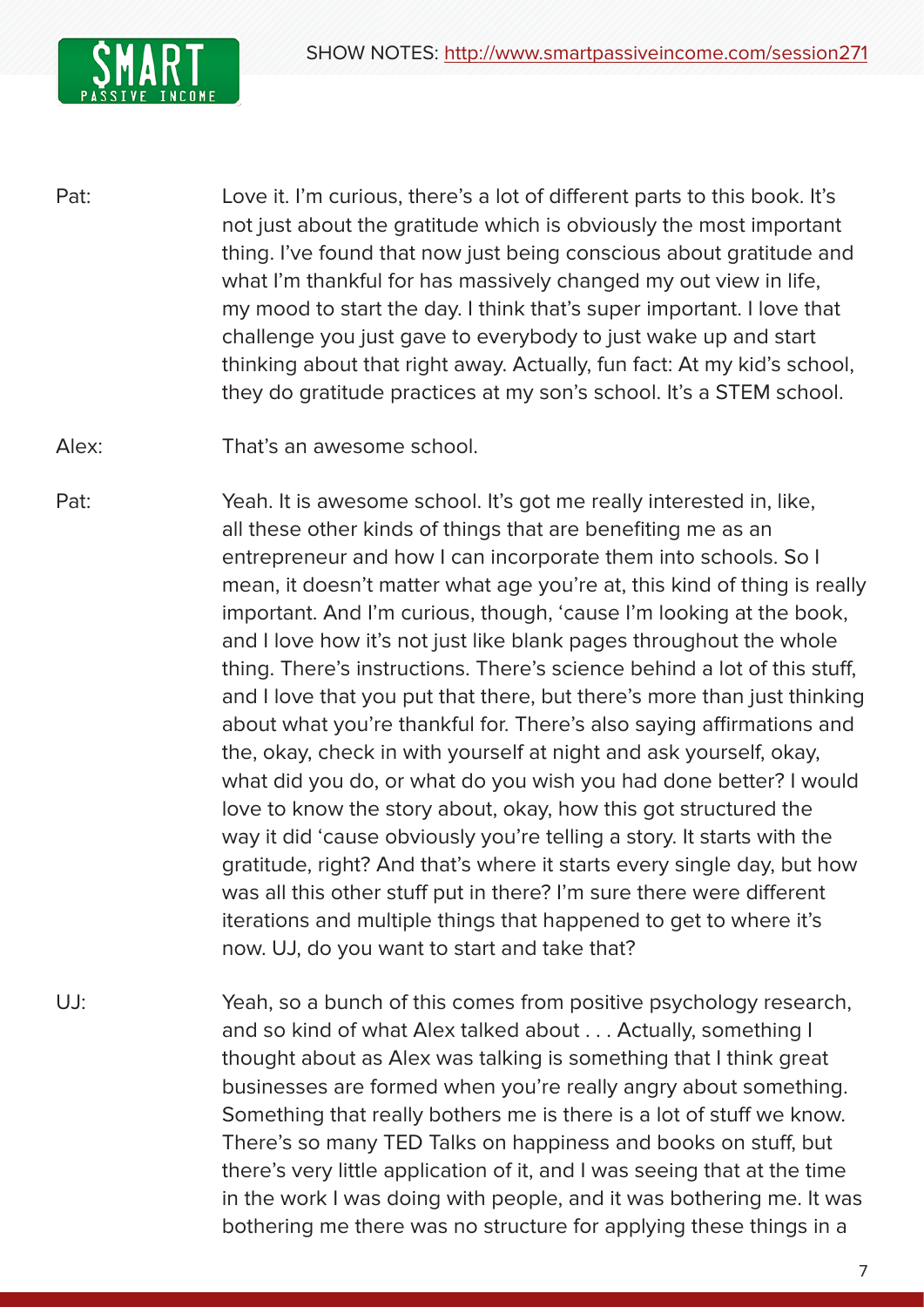

consistent way and positive psychology was basically the idea that we can learn from people who have incredibly positive lives.

 We can learn from happy people, so typically the way that psychology used to happen about 100 years ago, we used to look at anxiety and depression, and we used to be like, how do we get people out of this? Which is not the ideal place to start. You don't want to learn how to be rich from a homeless person, right? You want to learn how to be rich from a rich person. Makes sense, so . . . and then it took, for some reason, until the 1980s for the whole world of psychology to come to that fact, and there's been a very strong body of research in the last 20, 30 years about how to do this, and the practice of gratitude is the very top. Something else: The second question you'll read on there is, "What will make today great?" And this is actually my favorite question because it's a priming question and the concept of priming your brain . . . Let's say you buy a new car, whatever car. Do you have a car right now?

- Pat: I do.
- UJ: Okay, what's the car?
- Pat: It's a Tesla X.
- UJ: Fantastic, okay so you definitely when driving around in that Tesla X, especially when you started, I bet you noticed every other Tesla X around.
- Pat: Yeah. Absolutely, I just actually . . . I just asked a question the other day related to that and it has some sort of name to it. I forget the name, but it's . . . Yeah, I'm trying to look for it on Twitter here, but anyway,  $it \dots$
- UJ: Priming. Reticular activating system.

Pat: Yeah, there you go.

UJ: Right, yeah, so the reason that works is because when you're in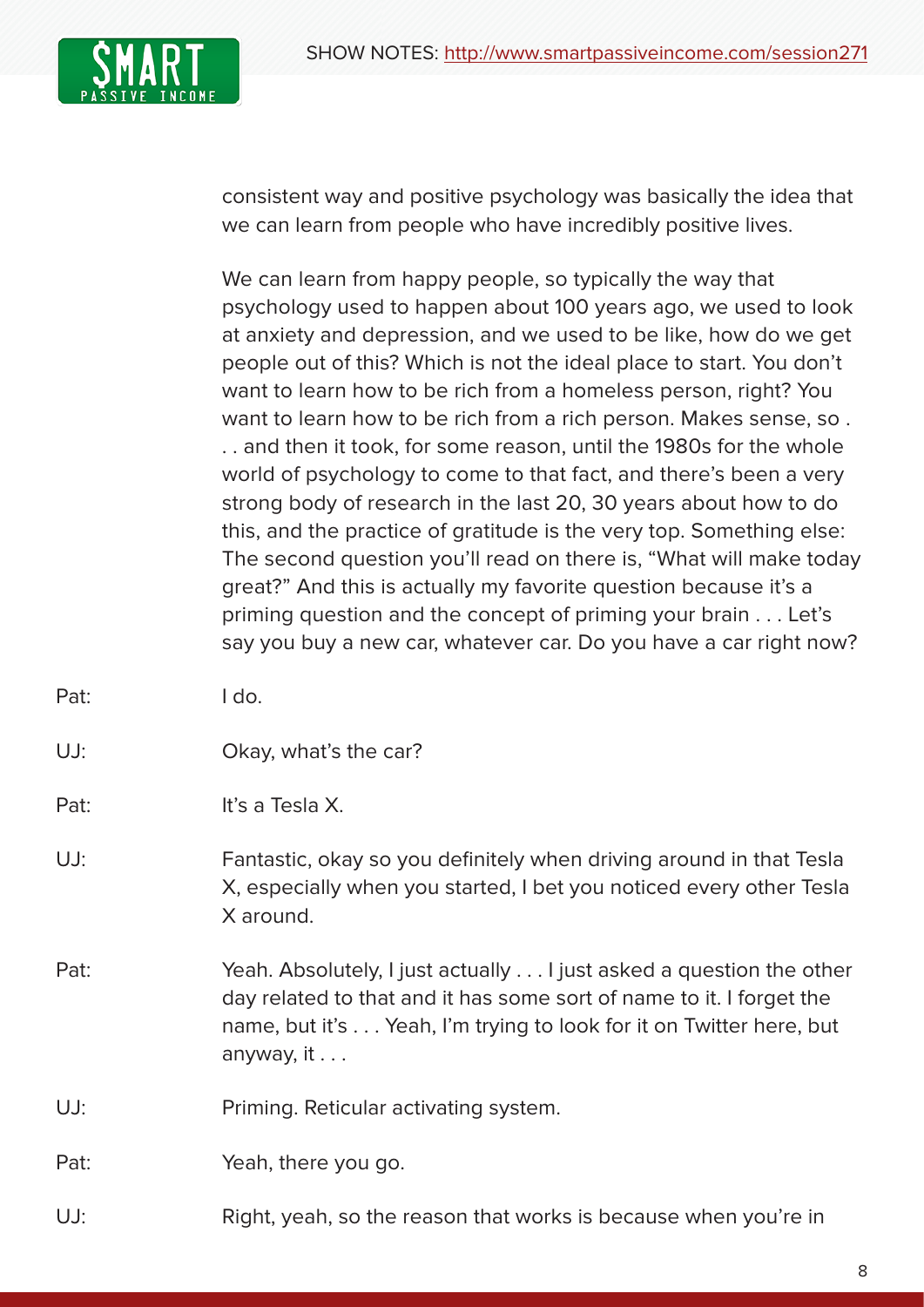

that car, your brain is primed to notice these things around you. Those cars were likely already there. You just started to notice them, and very similar it's been proven that when you look forward to a positive experience in your day, a large part of the happiness is actually the anticipation.

- Pat: Well, actually even before I got the car, knowing that it was coming. 'Cause with Teslas you have to order them ahead of time, right? And I ordered that one in June, and I had to wait nine months for it. During that nine months I would spot every single Tesla, and I would get so excited about being in one of those eventually. So you're absolutely right.
- UJ: Right, and so the cool part is, everybody who does The Five-Minute Journal does that every day. Right? You have that experience every day, and we could engineer that just by asking yourself what would make today great? Because when they write it down, they're anticipating actually doing those things later in part of the day, and just the act of writing it down physically and anticipating that improves your happiness. It's a pretty powerful, powerful exercise.

 The third question is about affirmations, so the daily affirmations, and two really powerful words in the English language is, "I am," and whatever comes after that. And the reason for that is, let's say today I wrote, "I, UJ Ramdas, am building a strong and consistent work ethic," and what that does is it allows you to strengthen a part of your identity. Our behaviors are going to correspond to the identity that we think we are. If you think you're a confident person, and you write that down, it's like a drop in the bucket. Over time, you will start to build a lot of strength in that belief, and it just becomes a part of you. What's been your experience with this question, Pat?

- Pat: I mean, it's always one that confirms who I am. It helps me confirm who I am and also what I want to become. I often use it to strengthen the values and missions that I'm on, but I also use it to help me get to where I want to go as well.
- UJ: And so those first three questions, the gratitude, the priming, and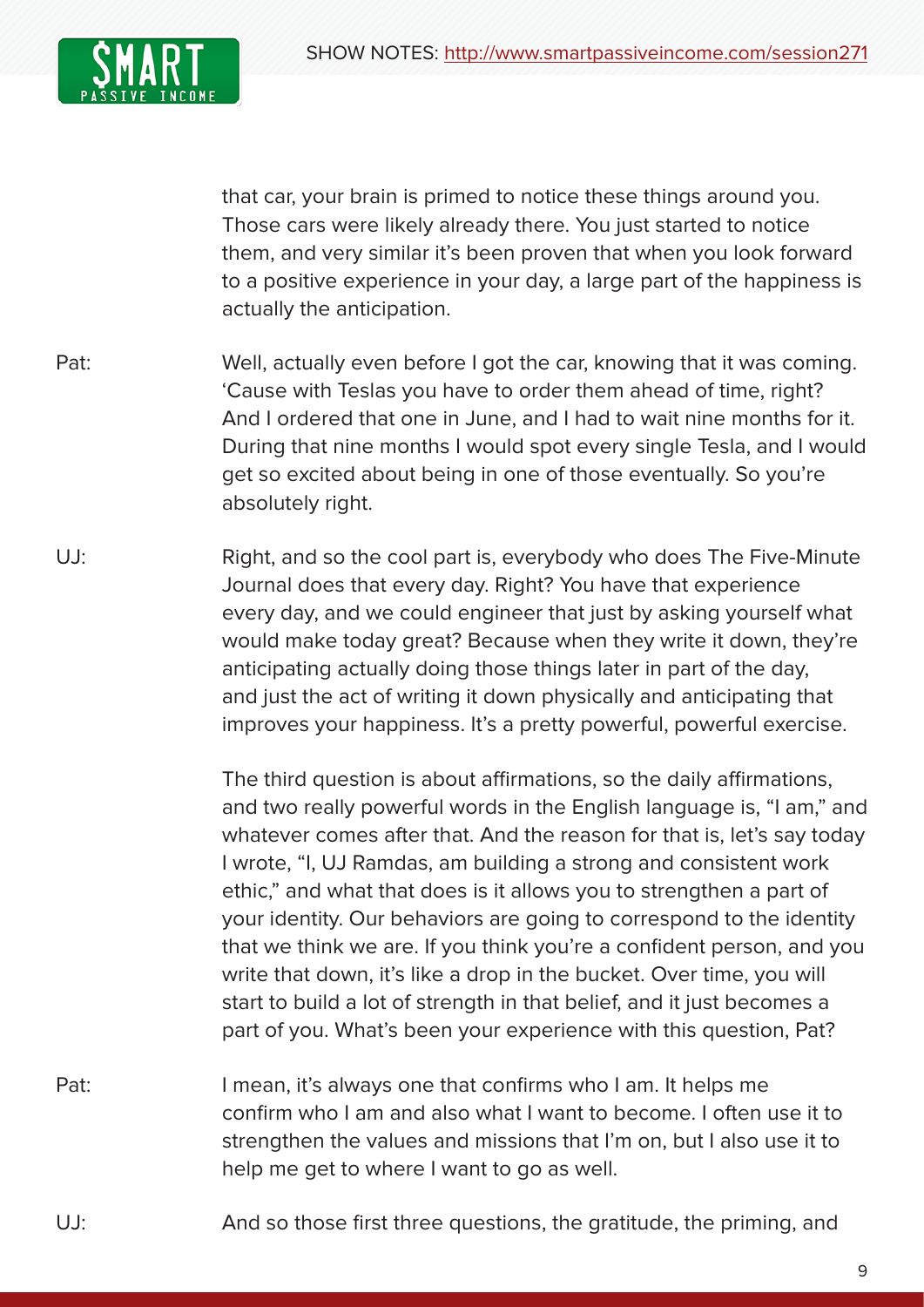

|       | the affirmations, that's the first part of The Five-Minute Journal. It's<br>something you do in the morning, and we always say The Five-<br>Minute Journal is like a toothbrush for your mind.                                                                                                                                                                                                                                                                                                                                                                                                                                        |  |  |
|-------|---------------------------------------------------------------------------------------------------------------------------------------------------------------------------------------------------------------------------------------------------------------------------------------------------------------------------------------------------------------------------------------------------------------------------------------------------------------------------------------------------------------------------------------------------------------------------------------------------------------------------------------|--|--|
| Pat:  | I like that.                                                                                                                                                                                                                                                                                                                                                                                                                                                                                                                                                                                                                          |  |  |
| UJ:   | Right, something you do in the morning. It's something you do<br>right before you go to bed, and it helps move through the negative<br>thought loops. It cleans away the cobwebs in your mind so you can<br>remain sharp and feel great.                                                                                                                                                                                                                                                                                                                                                                                              |  |  |
| Pat:  | How many iterations did you have to go through of different<br>versions of the book before you finally landed on one? I'm curious.                                                                                                                                                                                                                                                                                                                                                                                                                                                                                                    |  |  |
| UJ:   | Oh wow, I don't think we counted, but I remember there being<br>strong conversations and important conversations.                                                                                                                                                                                                                                                                                                                                                                                                                                                                                                                     |  |  |
| Pat:  | Were they about the content? Or I'm sure there were iterations on<br>the quality of the book.                                                                                                                                                                                                                                                                                                                                                                                                                                                                                                                                         |  |  |
| UJ:   | Sure.                                                                                                                                                                                                                                                                                                                                                                                                                                                                                                                                                                                                                                 |  |  |
| Pat:  | And we'll get into that, but I mean in terms of the content in the<br>book, how many times was it revisited before you landed on<br>something?                                                                                                                                                                                                                                                                                                                                                                                                                                                                                        |  |  |
| UJ:   | We're still changing it every once and awhile, but the core of it<br>hasn't been changed very much. Alex.                                                                                                                                                                                                                                                                                                                                                                                                                                                                                                                             |  |  |
| Alex: | I would just add to that: I think UJ and I knew the kind of questions<br>that we wanted to be in there, and we knew just from the research<br>that we'd both done together that these are very powerful<br>questions, and this is why also we have the introductory pages and<br>description of how to approach each question. It's very important<br>because even, for example, the question of what would make<br>today great, you're not going to write, "I hope it's sunny." Well, I<br>live in London. I can't expect that to be sunny. I can't do anything<br>about that, but we actually explain to people that when you write |  |  |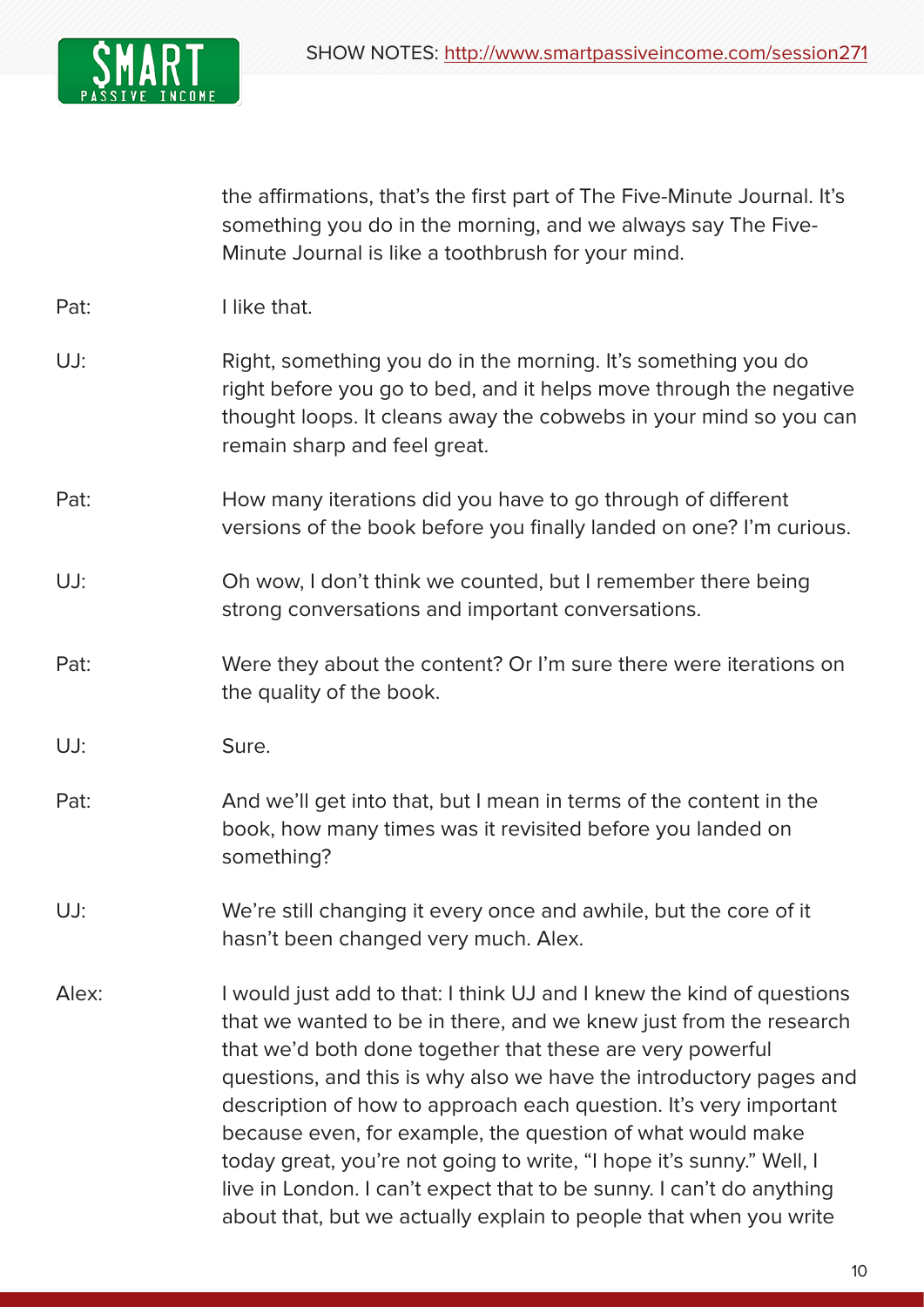

that down, you write it from the things that you can actually impact and do in your life. So for me, for example, living in London, I can't really control the weather, but what I can control is saying a thing like I will go for a run today, and by saying that what I'm doing is I'm overcoming my resistance.

I'm doing something that maybe I would like to do, but when I actually write that down, there's more chance of that happening, and when I actually do it, and that's why we also have a question in the evening which reaffirms. The question in the evening is what three amazing things that happened today, and that evening portion helps you yes, reaffirm not only other, maybe, spontaneous things that happened throughout the day but also maybe the things that you set out for yourself to do in the morning that you also complete at night. And the good days are the ones where you say three amazing things that will make the day great, and let's say you list three things, and then in your evening portion you actually knocked down all three. Well, that was a great day.

- UJ: That's such a great feeling.
- Pat: It is. It really is, and you go to bed happy, and when you go to bed happy, you wake up happy, right, which is just this amazing feedback loop. So I love that you included those questions in there. Was it structured like that from the start before you started manufacturing or were there any that you added later? I mean it sounds like you knew already the plan here to make it easy
- UJ: Yeah.
- Pat: For people.
- UJ: We had a pretty strong sense, and looking back, it's incredible. Like, we're actually pretty aligned on the product pretty early. There were a few details that we went back and forth on, but the main bones of it was pretty set.
- Pat: Did you test it with anybody before?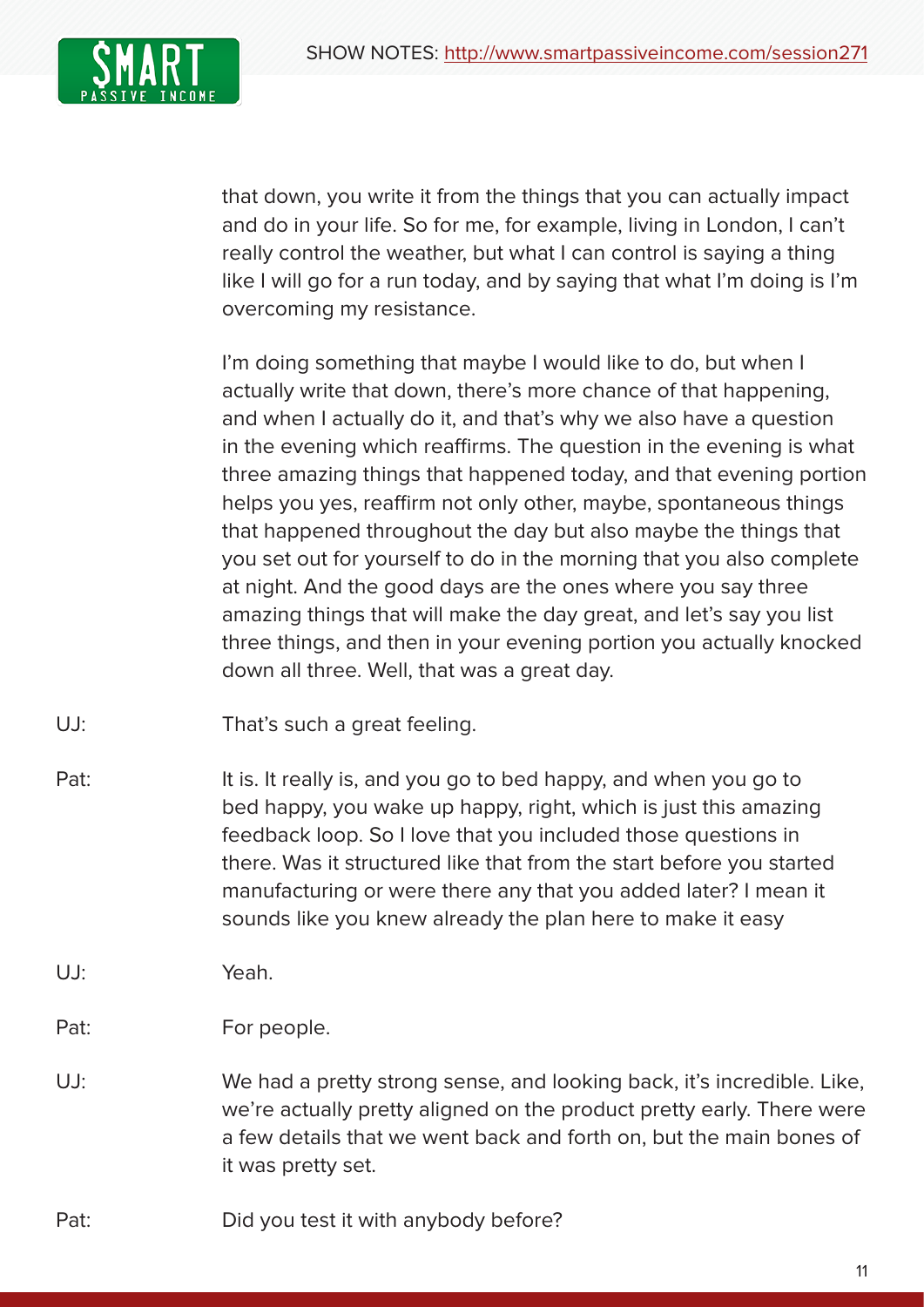

UJ: Just internal testing. We just tried it on ourselves.

Pat: Okay.

- Alex: I'd like to mention like as I said in the beginning, we were really creating this product for ourselves. I think we . . . I think one of the best ways to really approach a business, I think, is to see you are, in a way, a sample of a market, and we knew that if we would enjoy using this product, we knew that other people like us would enjoy using it as well. And it's interesting because when people look at The Five-Minute Journal now, and they're like, this is so simple, and especially now it's very on-trend of these journals that if you think about it, we . . .
- UJ: We started it. Set the trend.
- Pat: Yeah. You really did.
- Alex: We started the in a way the trend for these kinds of journals. At that time there was no ... Like why would I buy a journal that is prefilled out where I am going to fill in my stuff. People didn't think about that. But we thought actually one of the reasons once again is that it's my I guess design aesthetic sense of mine, because UJ had this journal once again, there's so much to writing and you just fill it out but it was still messy and UJ knows and through our other products that we've created, like the Productivity Planner, although I can do it in my own journal, I like when things are very put together and they're very aesthetic and they look nice and they feel nice and it's something that I actually want to use everyday, right.
- Pat: Yeah, it is. It's great. The quality is amazing, like, I love the feel of it. It just becomes a part of my morning ritual, right? It's like, I put it on my nightstand just so it's the first thing that I do and the last thing that I do, and it looks nice there, right? It's, like you said, not messy, so I know a lot of quality went into it. I love the stamped name of it, The Five-Minute Journal on top, which wants me to begin exploring. This is a physical product. Yes. You come up with this idea.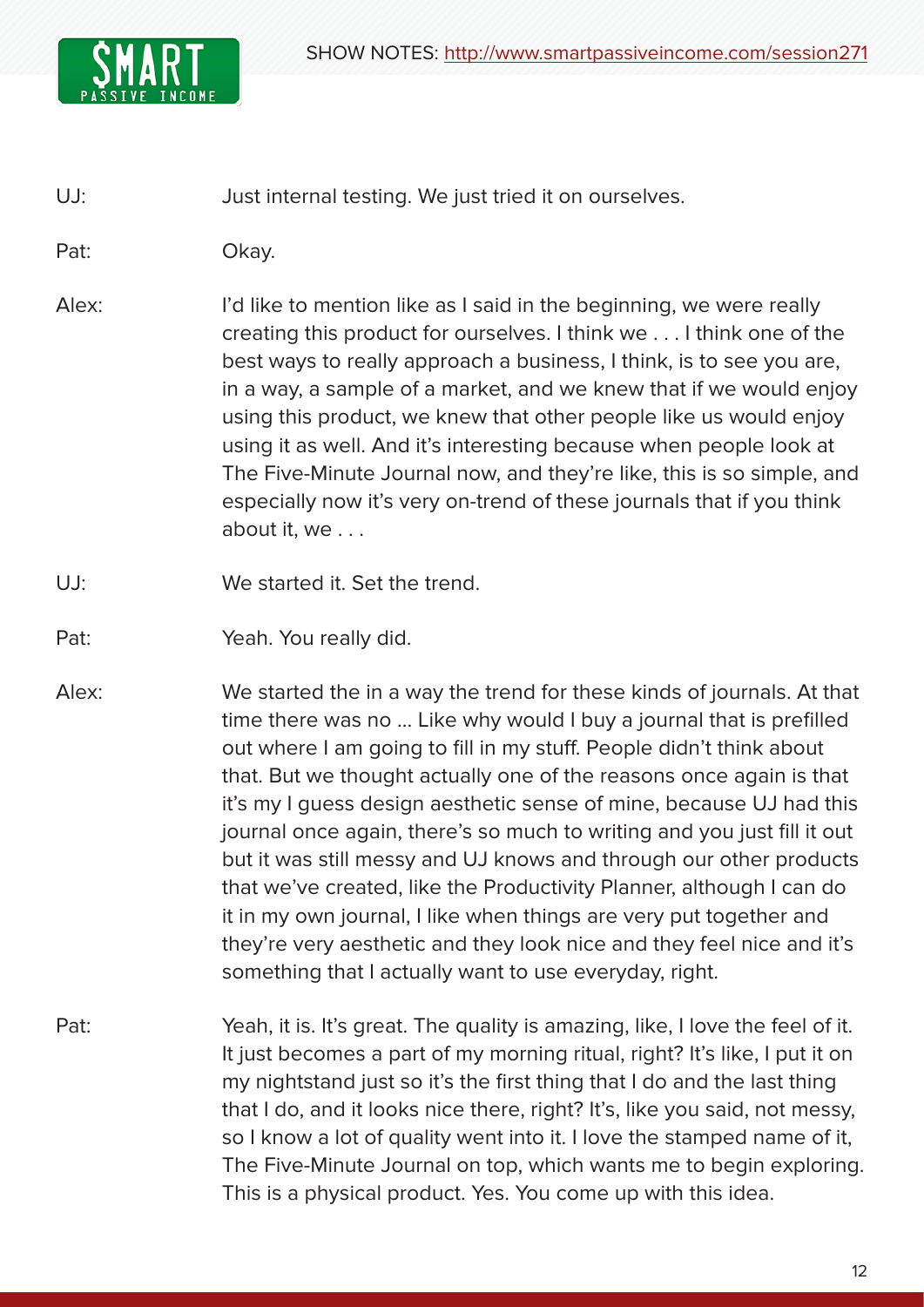SHOW NOTES: [http://www.smartpassiveincome.com/session2](http://smartpassiveincome.com/session271)71



I mean you could obviously turn it into something digital, and I believe you guys do have an app for it for people who don't want to get the physical book, but I would highly recommend getting the physical book 'cause there's just, like you said, there's something with actually writing it down. I want to know what the thought process was and the journey through actually getting this thing created. I want to know, Alex, you were just talking. Why don't we continue with you? Talk about some of those okay first steps that you took to actually get this thing built.

- Alex: Yeah, I think the way we approached is, once again, as I said, is would we want to use it everyday? And UJ and I then went into, say, bookstores in Toronto, Canada, and we would go into and we would just look into products that we liked, and we would go through it. We would look at how the pages felt, what kind of picture we wanted to use, and we collaborated and put pieces together to that final thing, and then when we worked directly with the manufacturers, we said, "This is what we want. We want a linen cover because it feels luxurious, and it's very natural at the same time. We don't want something, like it's something . . ." Especially when you have a product by your bedside, you want something that's cozy, you don't want something that's . . . and it's what some people do with The Five-Minute Journal. You want to hug it.
- Pat: Yeah.
- Alex: And that's what we're going for.
- UJ: I've actually gotten messages from friends that they're like applying it against their cheeks just because they love the way it feels.
- Pat: I'm like I'm feeling it right now. No, it's great. You're right. I didn't realize it was actually linen, but . . .
- Alex: But as weird as it sounds, these are the things that we would look at because once again, when you design stuff that you want to have in your own life, you look at, what do I like, what do I enjoy? And you have to go through those things, and so through that process, it was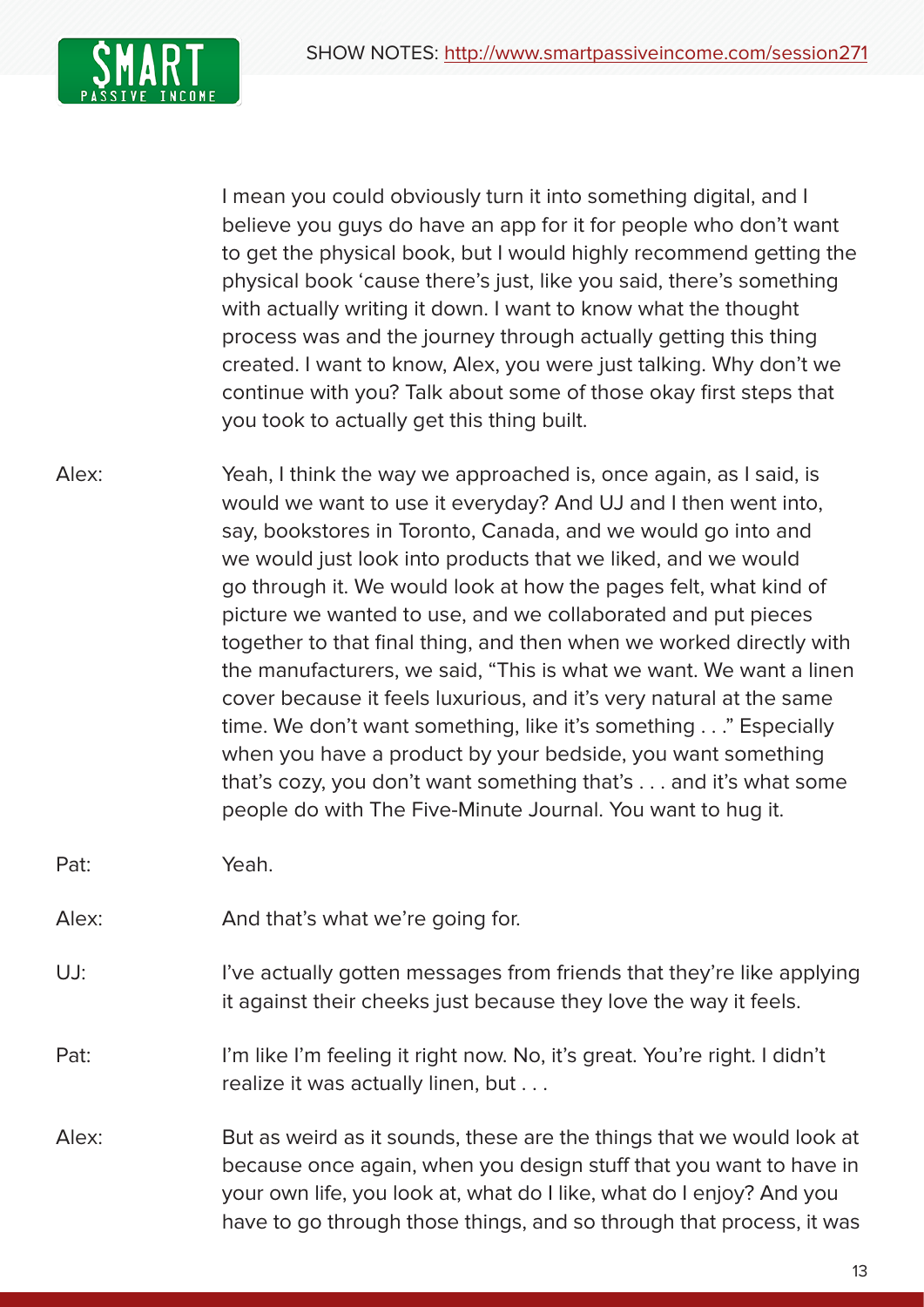

really just . . . When you probably, maybe, ordered your Tesla, you had maybe the opportunity to choose the interior it had, or the color of the car was, right? And when you create a product, and that's what I love about creating a product, I think creating a product is one of the best processes out there because you get to choose all these features that you'd like. What kind of paper do you want to use? What kind of fonts do you want to use? What's the texture going to be like? And all these things. What's the typesetting going to be and how's it going to be laid out? And for me, and UJ knows it, this is one of the funnest parts of the product creation and probably one of the most enjoyable parts, and I think when we're putting it together, we were always thinking, how can we make this product stand out? How can we make, most importantly, ourselves enjoy that product, but how can we make sure that others will also enjoy this product on their daily use? Because this is something you use on a daily basis. You have to like it. If it's not going to be something that you would want to reach for everyday, well then, you're going to fall out of habit pretty quickly. And our . . . really, our main goal is, how can we help you get this habit into your daily life that it can help you transform your life? And change your life as it has done for us.

- Pat: I love that. Now when you finally go to the bookstores and you feel around and, okay, it should be like this. We like this material. Where did you go from there, UJ? How did you find a manufacturer to put that together for you, and what was that process like?
- UJ: Well, you know this part of this process, the Alibaba stuff, and so we just went to Alibaba and looked and sent messages to several suppliers and went back and forth with some of them. Some of them had really fast responses, and they knew what they were doing. Others really sent generic responses and didn't really make the cut. And we just went back and forth with the people that had a good sense and they were responsive and they knew they could make the product.

Pat: So you literally just went to Alibaba website and then ...

UJ: Yup.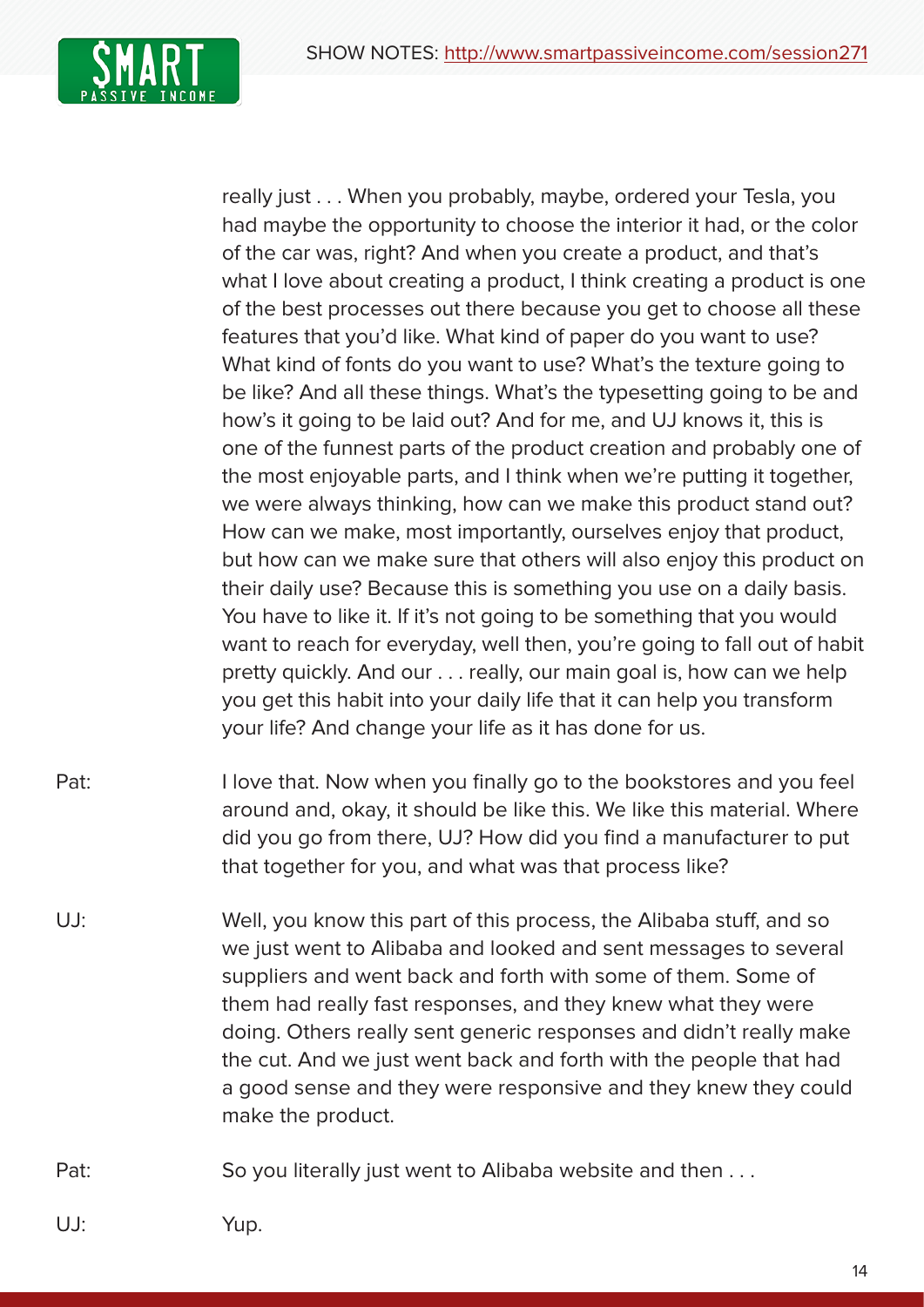

Pat: **Just started making calls.** 

UJ: Yeah.

Alex: Yeah, not even calls.

UJ: It was just emails.

Pat: It was emails.

UJ: Yeah. And then I think the ...

- Alex: Majority of them don't speak English. They use Google to translate well. Yeah, but I guess most importantly is you have the ability to with this type of product, where it's still not that expensive to order a full sample, so a full . . . And this I think to be important for anybody who is starting a business, let's say, if you can get . . . still, although, it may cost extra, before you order 1,000 or 10,000 units, it's still better to spend that extra money to have a full sample made.
- UJ: Absolutely.
- Alex: To see how it will look like, and when UJ and I went ahead with that first even in the sample order, we said, we want this first full sample made with even . . . So would you like printing on the inside?

UJ: Yes.

Alex: Yes, we want printing on the inside because they can just do it blank, but it will be more expensive 'cause they'll do the whole printing and we said, "Yeah let's do the full shebang. Let's do the printing," and I think it cost anywhere from \$300 to \$500 to do the full sample.

UJ: It's more now.

Alex: We got it made, but we got . . . Yeah, it's more now, but at that time, and we got it and we looked at it and we were in love from the start, like, let's do it.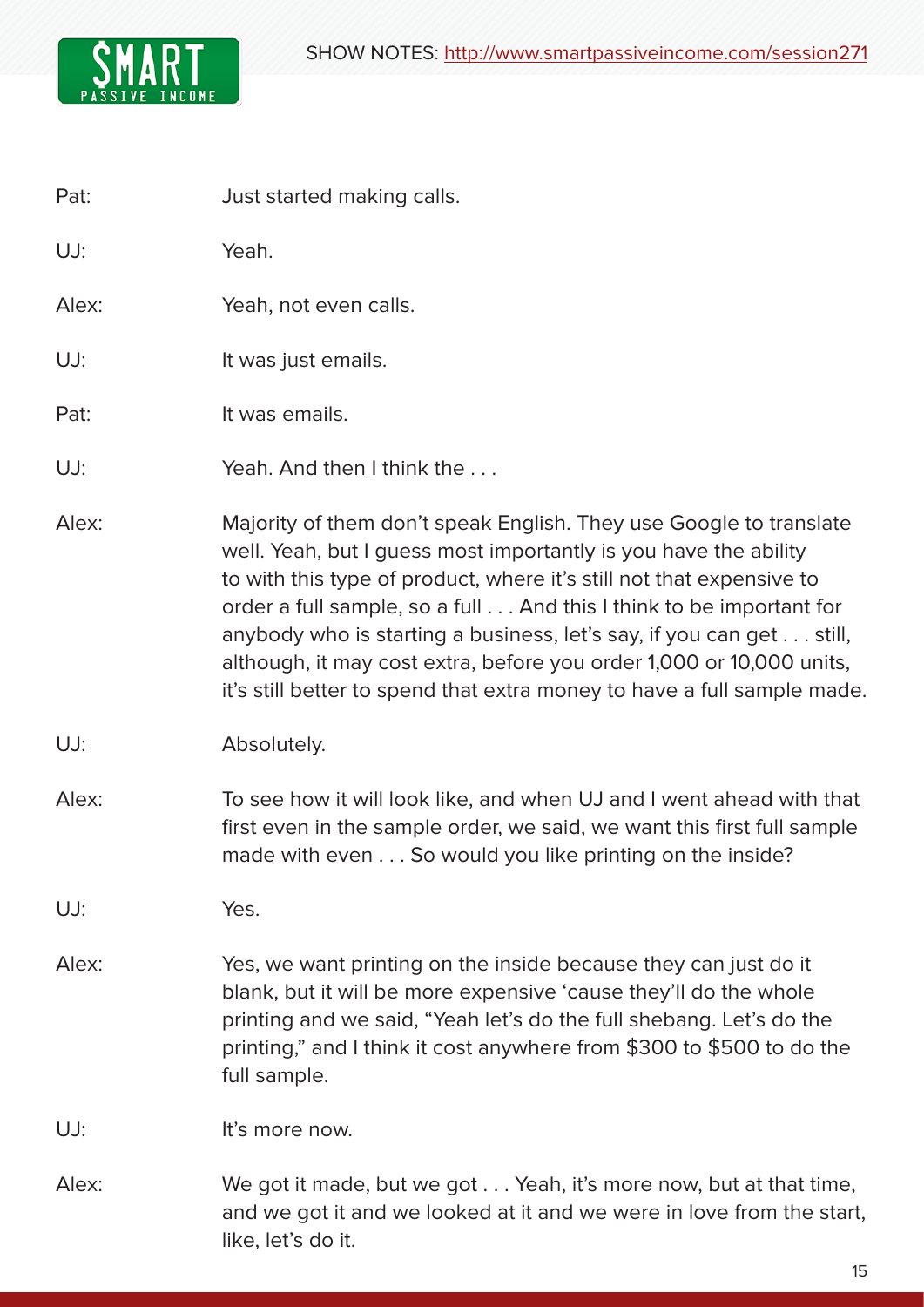

UJ: Yeah.

Alex: To anybody who has created a product or even thinking about creating a product, sometimes things do fall in place, but you have to have that feeling where I feel it, right? I feel I can bring this to the marketplace and it will react well because the way we want to approach this . . . well, like, if this would sit on bookshelves in whether it be Barnes & Noble's or Indigo there in Canada, would it look professional next to other products there, and would it not even just would it look professional, but would it stand out? Would this be something that people would want to grab to and buy for themselves? Because if you think about it, retail right now, and retailers across the US and the world, or even retailers like Urban Outfitters and Paper Source in the US, and we don't have actually any, like . . . there's no screaming things on the front of what it will to do you, or how it will help you, or maybe on the back of all the features. It's very plain. It's very minimalistic and simple. However, people still pick it up. We have many customers who will just pick it up. They'll open it up. They'll see the contents. They'll read some of the stuff inside and it will speak to them, and that was really, I guess, our mission from the start when we were creating it and were working with the manufacturers to create that product.

Pat: Yeah, what I'm really enjoying is, like, what you just said there. You're in Barnes & Noble and other places, Urban Outfitters, and on page six, which is pretty much the first content-based page, the title is in big bold letters: Five Reasons Why You'll Love The Five-Minute Journal. And you literally list them out there, so I imagine people go and they're like, what's this? This is interesting. The cover's different. The cover is nice. I want to put my face on it, and they start reading it really quickly and they're like, wow, this is exactly what I need, and then so they flip through it, and they can go and get it from there. So I think that's really, really an incredible strategy for this type of product is to have right at the beginning why they will love it.

Alex: Thank you.

Pat: And essentially tackling exactly what they need a solution for. Go ahead.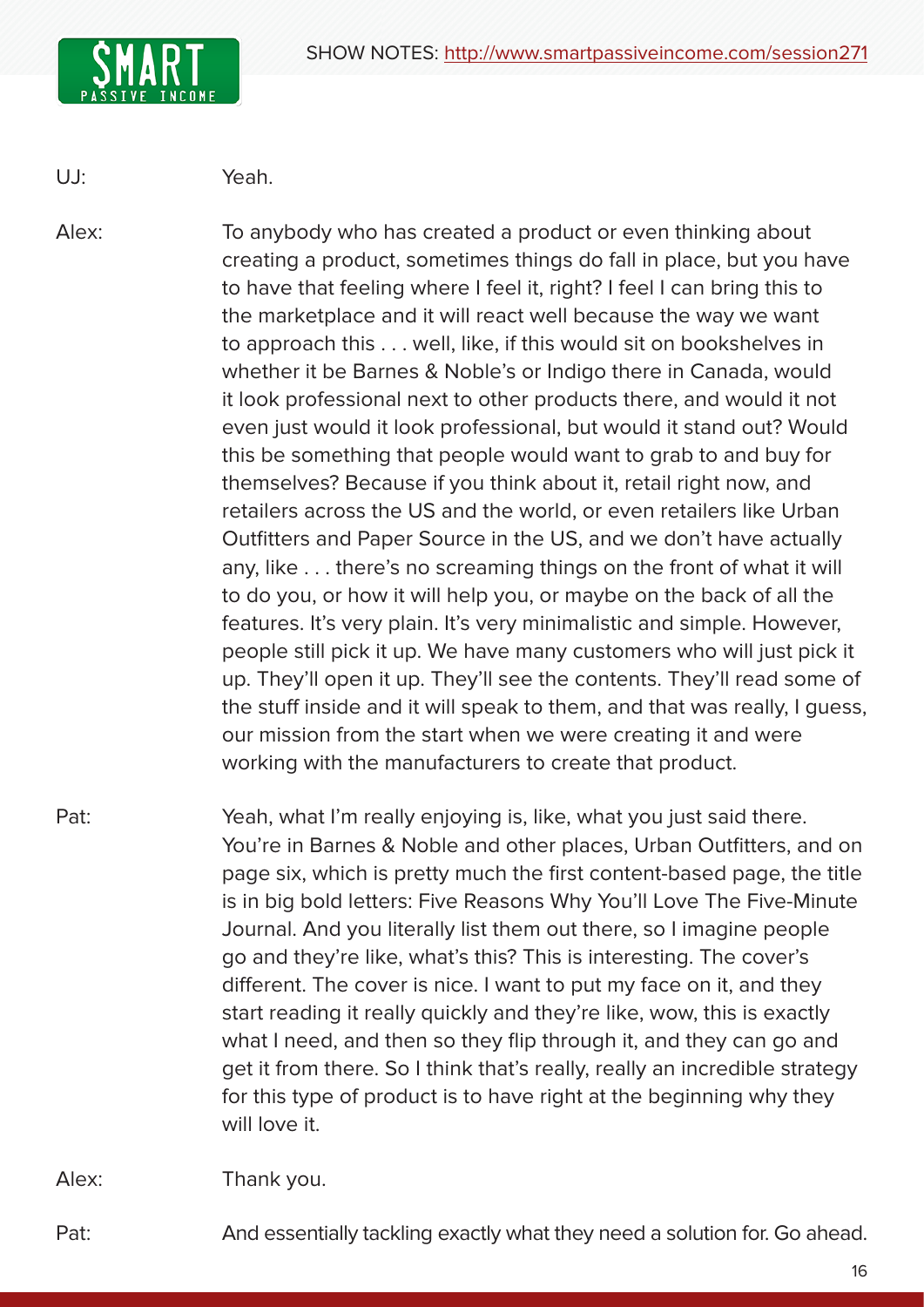

Alex: We agonized over those five reasons.

Pat: Did you?

UJ: Oh yeah.

- Alex: That was the hardest. That was the hard part, but I guess in staying with the design process of that, me and UJ, we both know how, like, what happens to you when you go to the bookstore. And I think a tip for any entrepreneurs or starting entrepreneurs is that you have to get yourself in the mindset of your customer. So we would literally go to the bookstore together and be like, okay, what do we do when we pick up the book? Well, you glance through the first couple pages, and if it doesn't really speak to you or sell you really in those first couple pages, well, you just put that book back, right? And so we were really designing that, even though most of our sales are online, but at that time, this was four years ago. We were still thinking of physical retail and how to approach it. Or even regardless, if someone receives it as a gift.
- UJ: Absolutely.
- Pat: Yeah.
- Alex: And that's where a lot of our ...
- Pat: That's how I got it the first time. Hal Elrod gifted me two of them.
- UJ: Oh that's amazing.
- Alex: Hal's a good friend.
- Pat: Yeah, he's great, and I was like morning routine? What, this guy is crazy, and now, like, I practice the Miracle Morning and I write in The Five-Minute Journal every single day.

UJ: That's awesome.

Pat: And I love that. Are you guys in retail right now or just online?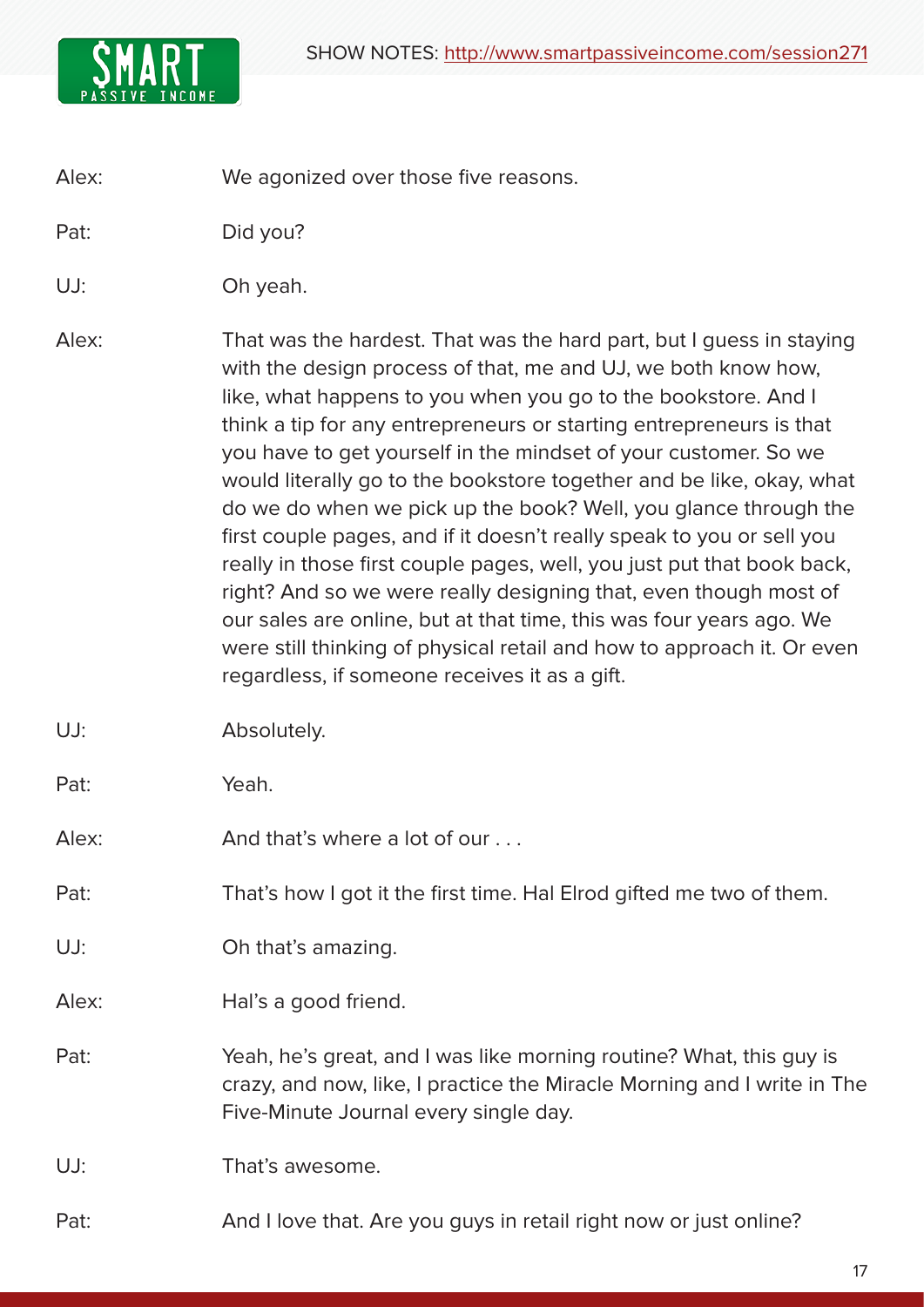

UJ: Absolutely.

Pat: Okay.

- UJ: Absolutely. We're in the largest retailer in Canada which is Indigo. We're in Paper Source. We're in two retailers in the UK. We're in Urban Outfitters, Anthropologie.
- Pat: How did you get into those kinds of stores?
- UJ: Early stages, we just banged on doors or made calls and just refused to take no for an answer. Really, that's what it is. You keep calling them and keep texting them and keep bugging them, and sometimes they don't get back to you, and sometimes they do. And for what it's worth, this is also understanding, learning for me, is retail buying is likely one of the most high-stress jobs possible because turnover in that job is . . . For example, there's a retailer that I'm not going to name that had four job changes over an eight-month period. Right? So these people are buying your product, and so every time there's a new person that you've got to get introduced to that is moving your stuff, so you learn a lot about retail. But a lot of the early stages, you just call, email. You just bug them.
- Pat: Yeah.
- UJ: 'Til they see the value in it, and you obviously show them proof that you've moved a lot of units, that there's a lot of interesting things that you can do. There's a lot of things you can do to structure a deal, etc. Alex.
- Alex: Yeah, and another strategy that we've actually done in the past is if you really believe in your product, is saying, "Hey we'd love to send you your first order on us."

UJ: For free.

Alex: "For free, yeah, so you guys can sell it and you'll see that it sells. If it doesn't sell, well it doesn't. You have nothing to lose really."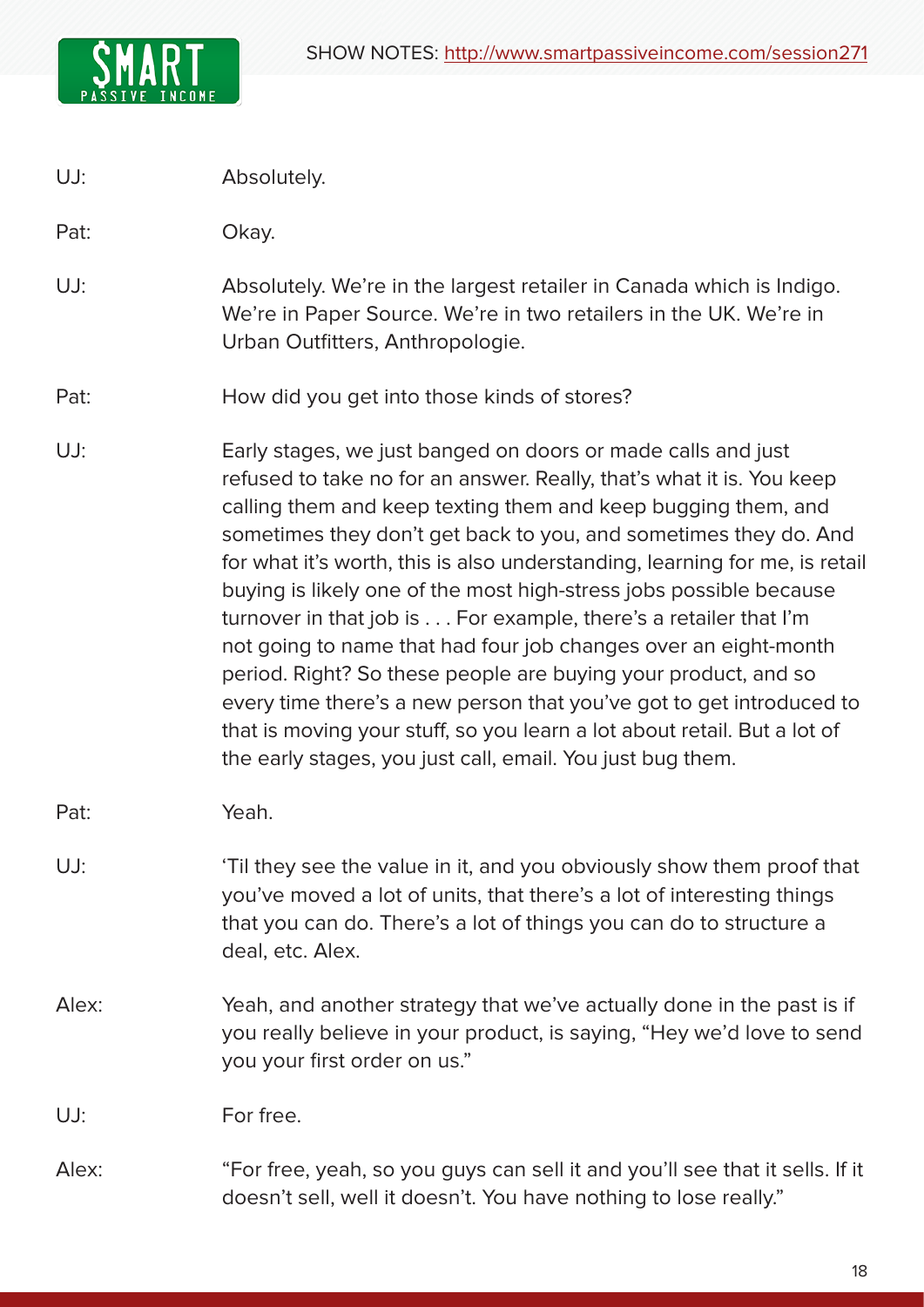

| Pat: |  |  | Wow. How many copies are you sending to them? |
|------|--|--|-----------------------------------------------|
|------|--|--|-----------------------------------------------|

UJ: We're giving 1000.

Pat: A 1000.

UJ: Yeah. It was a good retailer. It was a good retailer.

Alex: Yeah, it was.

UJ: It's worth it.

Pat: And how much would that cost to make that happen? I mean, like, what's the loss up front?

## UJ: Enough.

Pat: Yeah, but worth it apparently. Are you seeing significant sales from retail versus online?

Alex: Not really.

- UJ: Online is still best for us. People like yourselves and Tim Ferriss and Ben Greenfield and Asprey have been incredibly kind, and we have a fair number of Instagram and YouTube influencers who talk about us, and that's still the number one way that people find us is through word of mouth, is people just raving about other people about how this new thing has been really changing their life, and it's been really making them happy, and then people start to give to their moms and their wives and their brothers and their husbands, and it just becomes very organically moving. I really think we can probably double or triple our retail next year.
- Pat: That is cool. I want to finish off by talking about the online sales and how that all started. Okay, you have these copies and you're starting to go online. Where do you even begin because you don't even have any relationships with any of those influencers yet? What was that like right at the start?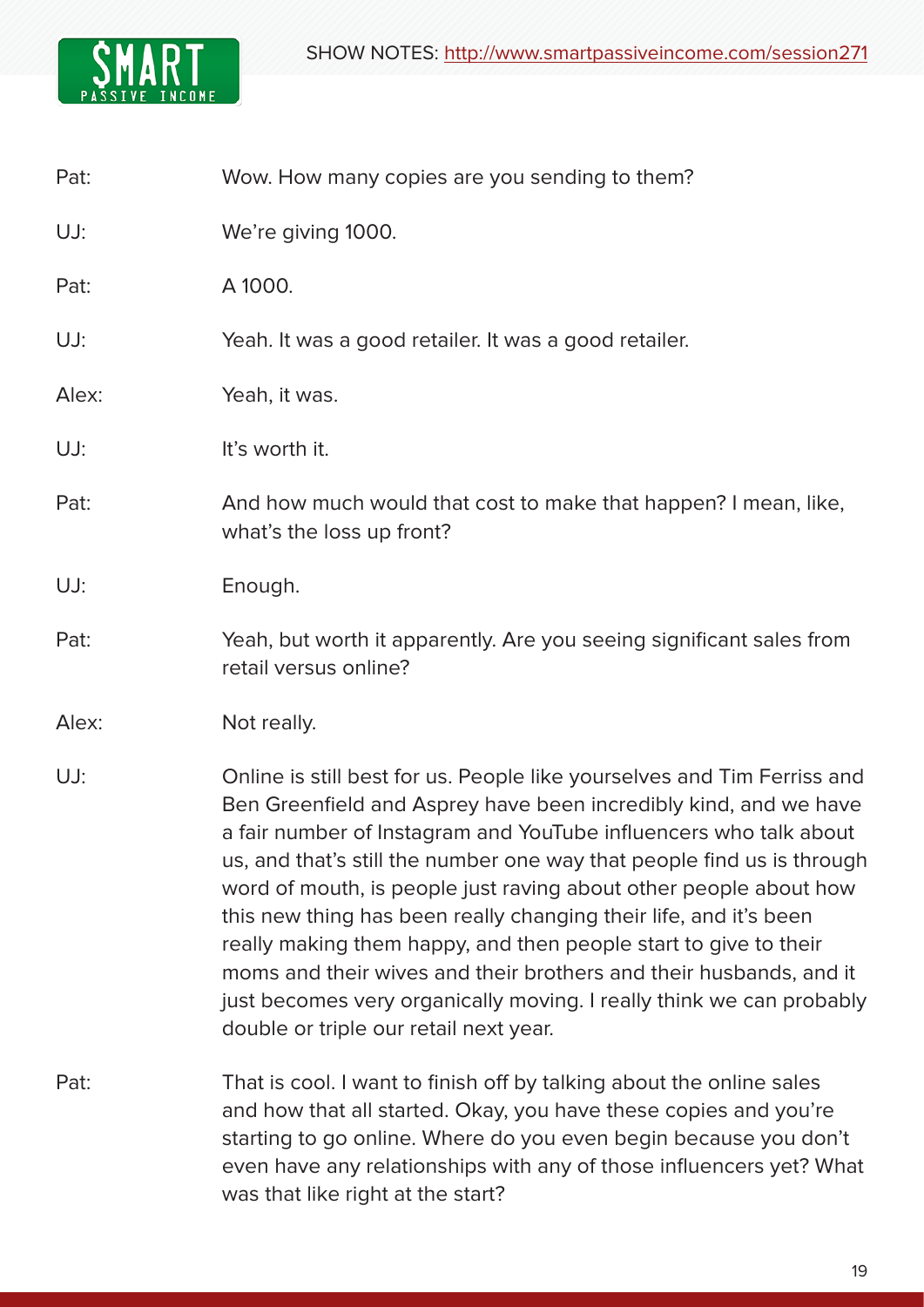

Alex: Well, I guess my wife is a pretty big influencer, and I have some sort of influence, so that did really still help at the beginning.

Pat: Okay.

- Alex: And we knew so we had some sort of a marketing to go to, so my wife having pretty big YouTube following.
- UJ: Alex is really humble, like she's an incredibly impressive influencer, and I've just seen her a lot of work. I think she's got over 1.4 mil on Instagram right now, Alex?
- Alex: Well, at the time, like four years ago, it was maybe in hundreds of thousands, but not 1.4 million.
- UJ: YouTube, but still pretty solid.
- Alex: Yeah, YouTube was probably in the hundreds of thousands, so that was definitely a great and still is. Mimi, my wife, she's of course a big contributor and of course is also, I guess, one of our co-founders as well, and also being just the director to oversee the process, and that's how she operates. But UJ and I, we're the ones involved in the making the product, and she's more on the marketing side as a really great strategist. And of course that really helps, but I'll really say, and sometimes you still get lucky breaks, and what I mean by that, even for us in the beginning, having Mimi is great, but of course Tim Ferriss has been a tremendous person that has put us on the map and that happened through just serendipity.

And of course UJ and I were at an event together with our friends Jayson Gaignard and has put together called Mastermind Talks in Toronto and Tim Ferriss was the main speaker there, and this is the first event, inaugural event, and he together and Tim Ferriss was going to be there, and well, UJ gave them The Five-Minute Journal. You can say that story, how that happened, and how he pushed them because I think a lot of people are also wondering how do you get influencers.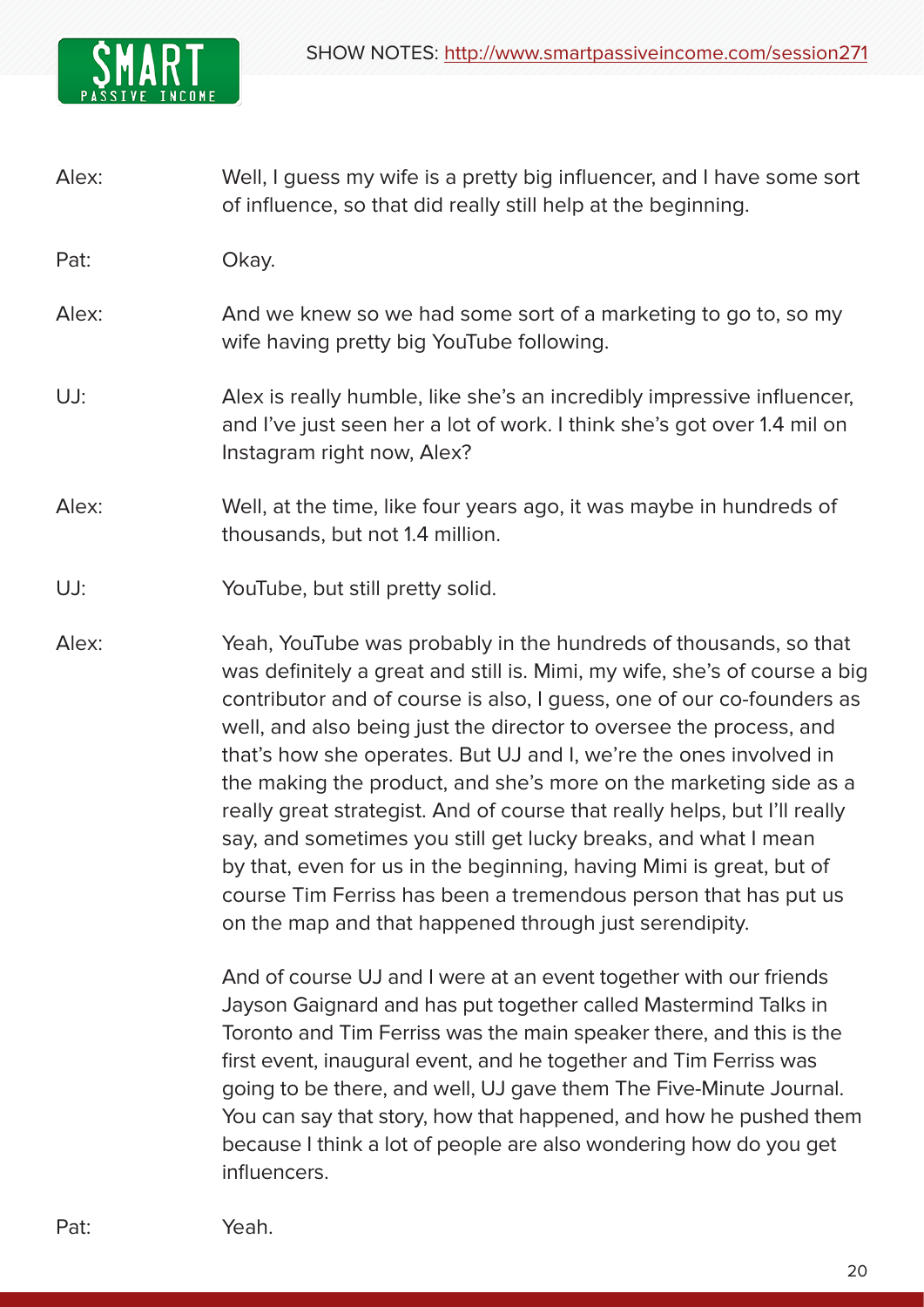

Alex: To like your product or to . . . Because a lot of people now say, try getting Tim to do that. Hey, it's not easy, and it's actually . . . both, say, Tim Ferriss and my wife, they're very similar. They're very picky with what products they will even promote. Like, my wife doesn't even do sponsorships really and Tim does some sponsorships, but he only does it really with brands he's aligned with. He's not going to do it unless he's really aligned with something, and for us to be able to be promoted by both of them very organically because they both enjoyed the product, it has to say a lot, but I'll let UJ tell the story 'cause he's the one actually who introduced The Five-Minute Journal to Tim Ferriss.

UJ: So I do want to say that Tim was actually a huge influence behind what we created. A lot of this started when I read the Four-Hour Work Week in 2010, and the reason I reconnected with Alex as he mentioned is I basically said I want to do this. This guy totally gets what I'm trying to do. I call everybody in my contact list. I'm like, who do you know? Someone who's done this before, cause that's the best way to actually recreate this system and so I just wanted to thank him for the work he'd done and I said, "Tim, my name is UJ, and I just really want to thank you for the Four-Hour Work Week. What you created inspired me and a friend to create something. It's called The Five-Minute Journal. All I want to do is, please, take a look at it. If you like it, great. If you don't, totally understand. I know you get this kind of stuff all the time, but I'm just curious to hear your thoughts on it." That's it. That's all I said. He said, "Thanks, I'll take a look at it," and about a month later I get an email that he wants to place an order for about 2,300 journals for his audience in his quarterly box, and I don't think I've jumped as high as that in a very long time. I remember calling Alex. I remember texting Alex, I'm like, are you sitting down? Because I need to give him a call. And we were screaming like little girls. It was amazing.

Pat: That's an awesome story.

UJ: It's an amazing time. Yeah.

Pat: So you had an opportunity to see him because he was at this event. You were at this event. Did everybody have a chance to talk to him,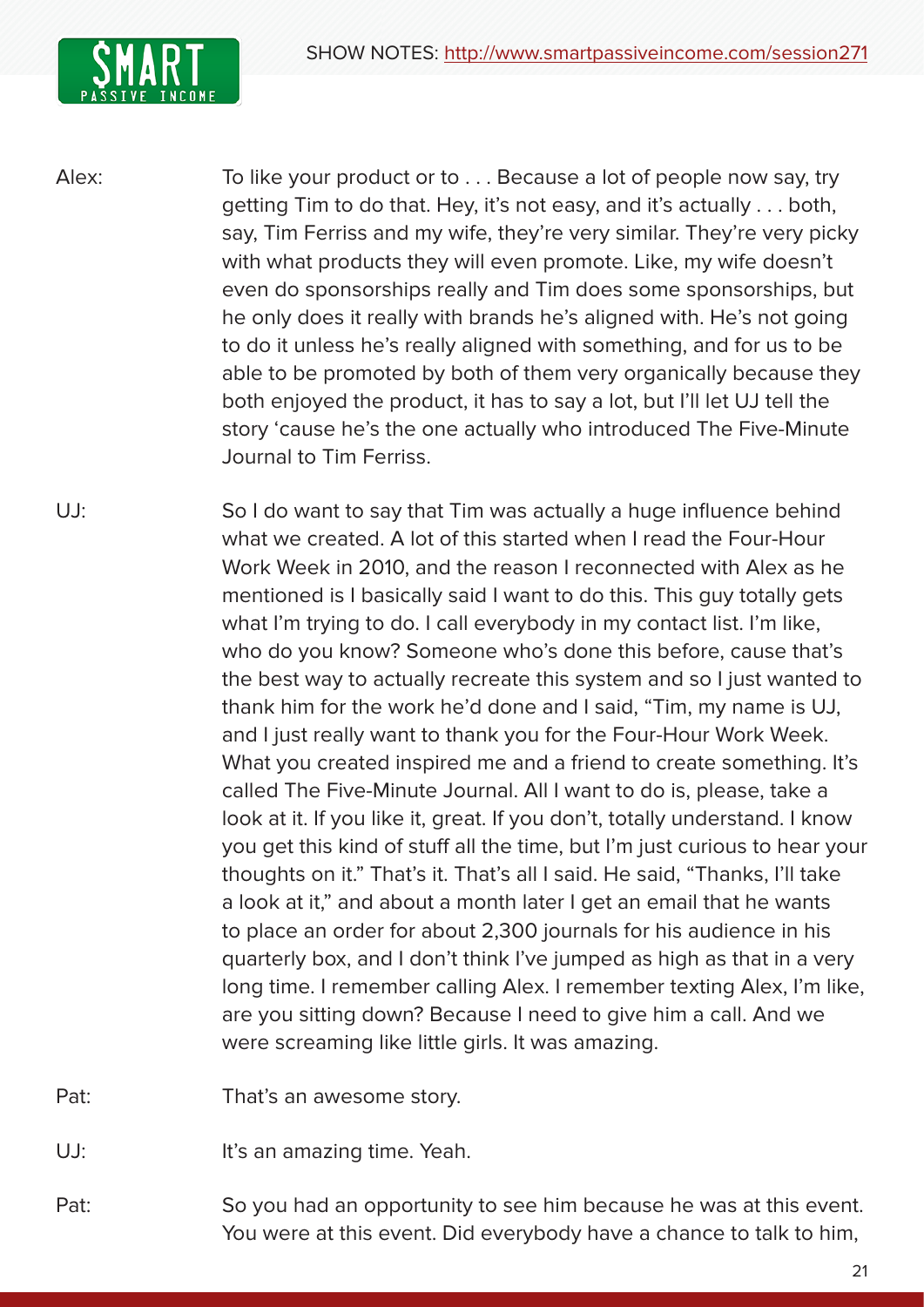

or what was the approach like?

UJ: That's a good question. That's a great question. So it was a little after dinner, and here's the thing with anyone in Tim's position, any kind of influencer, they usually have this circle of people.

- Pat: Yes.
- UJ: Around them, right? Just wanting to get in a question or wanting to basically say hi, get noticed, etc., and oh my God, it's just so icky, 'cause in that situation you have a no-win situation. You're going in with very minimal odds, but what you want to look for is the transition times. They're in transition, point A to point B, where you can actually get in something where their attention is switching, not where their attention is being competed on for nine or 10 people. So he was switching right out of this group conversation. I just got him right on the outside, and so it seemed like a very natural physical emotion 'cause since he was moving out of the group. I just got him right when he was moving. So I could just have a side by side conversation with him.
- Pat: So he was walking. You were walking.
- UJ: It was walking. It was right outside the dining hall, and so he was starting to move a little bit, and as soon as he started to move I just got him, and it was a minute conversation tops.
- Pat: Right, right. And your primary goal is just to thank him, right? It wasn't ...
- UJ: Exactly.
- Pat: Right: "I'm going to show him this, and a month later he's going to promote it for us."

UJ: No.

Pat: Right.

UJ: No.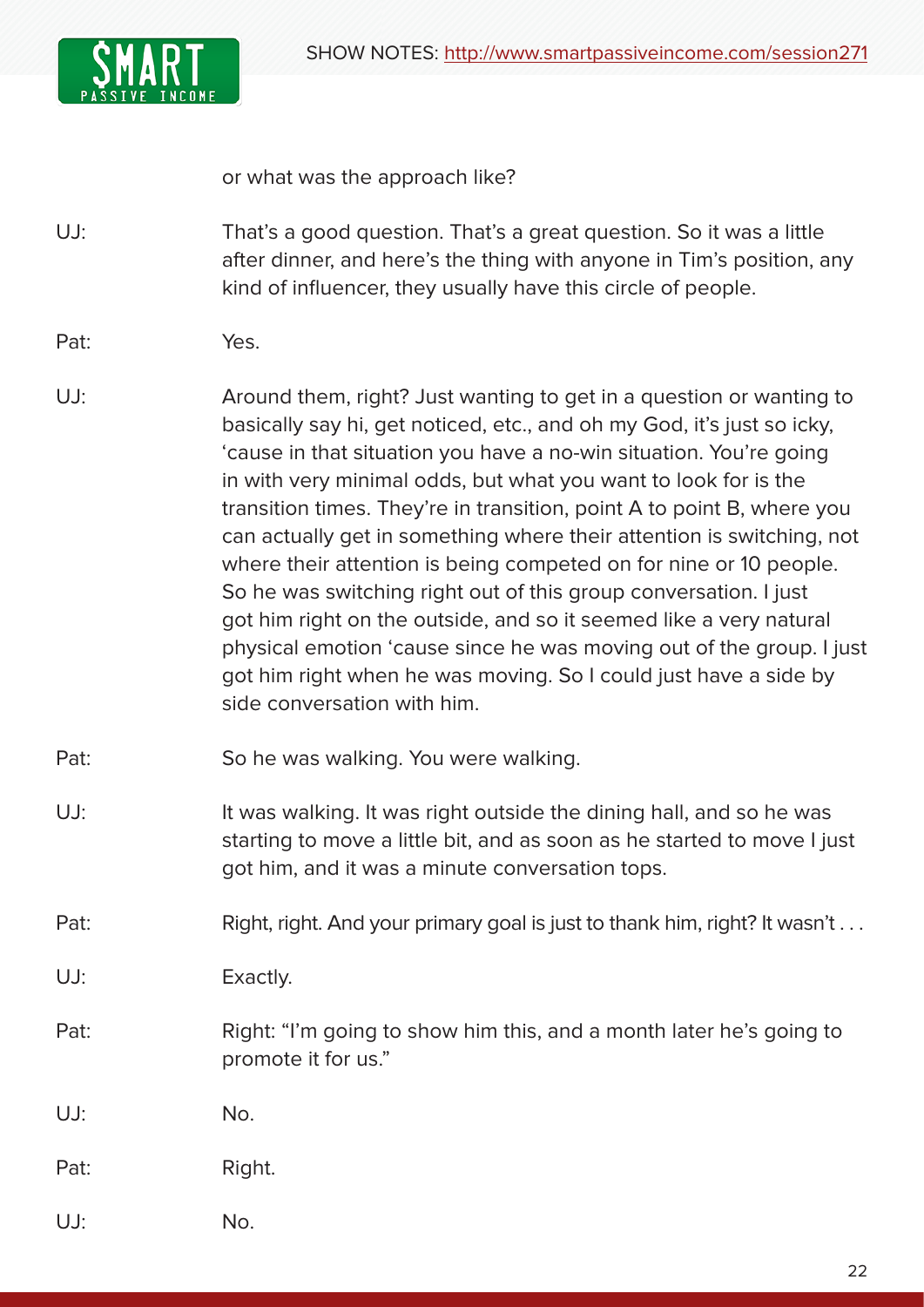

Pat: Yeah.

UJ: Honestly, his stuff is phenomenal. Still to this day, his podcast, the work he's done, his books still impact my life. Every three or four months, I'll do a fear setting exercise 'cause, remember, I journal a lot. So I'll just look at the things that I want to do, and he's been a huge impact on both our lives.

- Pat: That's really cool. Guys, one final question I want to ask to both of you, and this is . . . I'm going to ask you for a tip or something to take away from your guys' experience creating The Five-Minute Journal for others out there who are in the middle of their, or literally at the start of, their journey with creating something that is important to them as well. What's the one big tip, Alex, that you have for people who are right at the start that you could provide for them?
- Alex: As I said throughout this podcast, I think when creating a business, a lot of people . . . like now, like myself . . . at the beginning where, when you don't have money, you just want to make money, and that's your main goal, and I get it. I've been there. It's totally fine. But what I can tell you, even if you do strike it rich and you make lots of money, but you're making money with the business or a product that you're not aligned with, you're not going to have fun, as much money as you're making. And I'm speaking from my own personal experience where I made lots of money, and I was actually depressed and this is where I really . . . My tip to anybody listening who wants to create a business, really start with your own itch. Your own problems that you have in your own life.

I truly believe that's how you create products that not only can change your life financially and in other ways, but it can, most importantly, change the lives of many other people around the world. Because the way you really want to start thinking about making money is not how you can make money for yourself, but how you can deliver value to other people, and I really believe this is how you make the most money. If you start thinking of other people and how you can deliver value to them and how you can be aligned with the product you're creating, then, well, you may just end up creating the next Five-Minute Journal or something like that.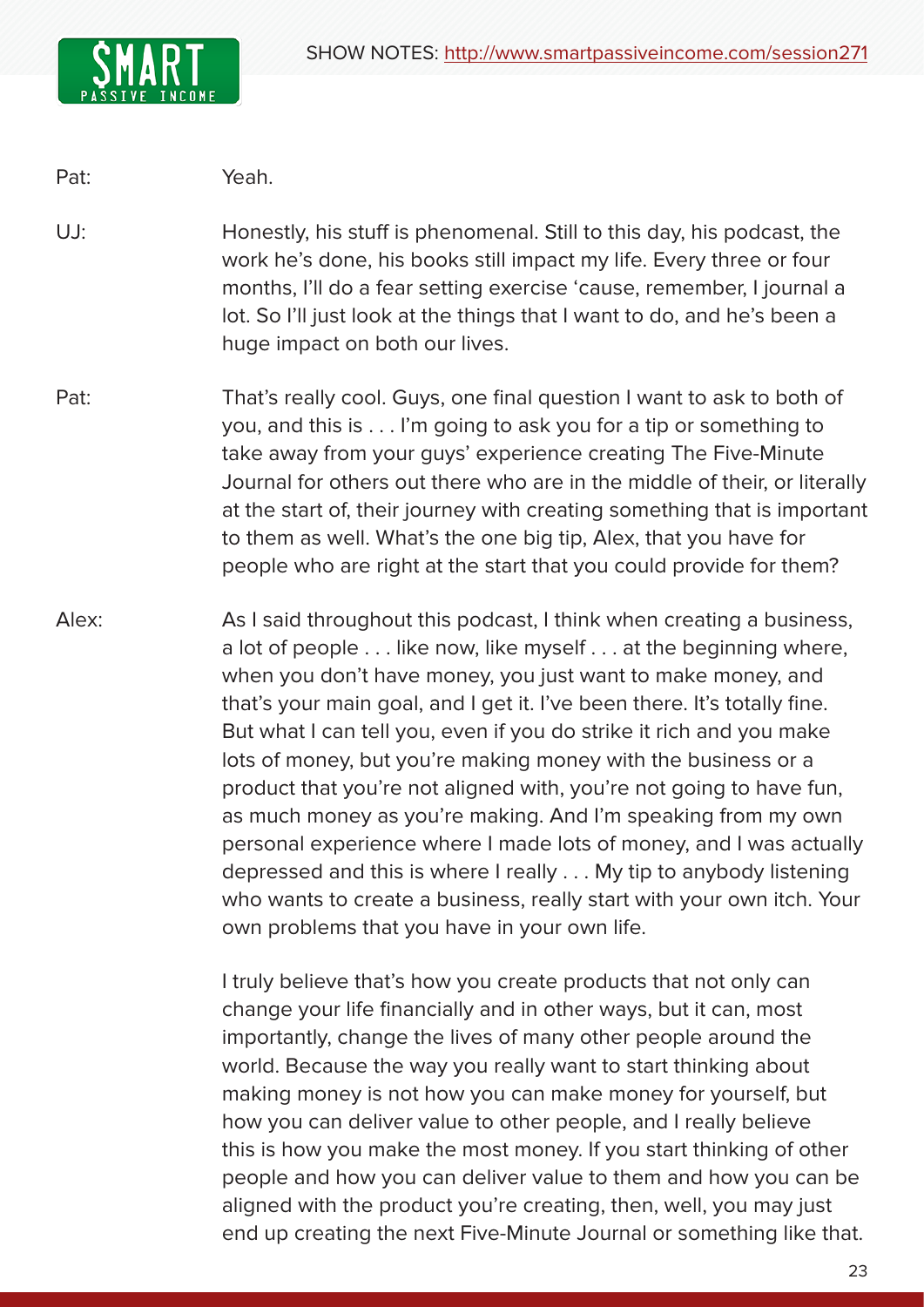

And what I mean by that is . . . totally thrilled about every day is that we have the ability to actually help people change their lives in a positive way, and there's not a day that goes by when we don't get an email or somebody stops me on the street and says, "Hey thanks for The Five-Minute Journal."

Pat: That's cool.

- Alex: And to me that's like the most amazing, incredible moment in our lives because it's just to be able to see how you can make impact in other people's lives, and I know that you can do that in a different way. Even, for example, in our other business, which is a hair business, I was able then to, even with this product, be able to see how we're creating purpose and value in people's lives with that business and that product, and then when I shifted my focus in that business as well, seeing how once again we can create value and see . . . help women, see . . . even with their hair, see how we can improve and imagine and their hair. We're actually able to have a better business and also have better satisfaction with the people that work for us because there's more "why" in the business, and when you have a "why" in the business you're creating for yourself and the people that work for you, it's a lot more powerful. And so that may not be one tip. That may be many tips, but in the end, I would just say create a product that you want to have yourself. Create something with a purpose and "why," and I really believe that's a really formula for magic and success.
- Pat: I love it Alex. Thank you for that. UJ, let's finish off with you. Any final words of encouragement and tips for people?
- UJ: Yeah, so you want to think long-term. I'm a huge believer in, and Alex and I share this philosophy, when you're building something, you want to build something that lasts the test of time. We want Intelligent Change to be a company. That's the company behind The Five-Minute Journal, right, and that's pretty descriptive of what we wanted to do. It's like, we want to intelligently change people's lives by giving the models and structures that really work based on research and because we want to think long-term, we want to create more amazing things that sustainably make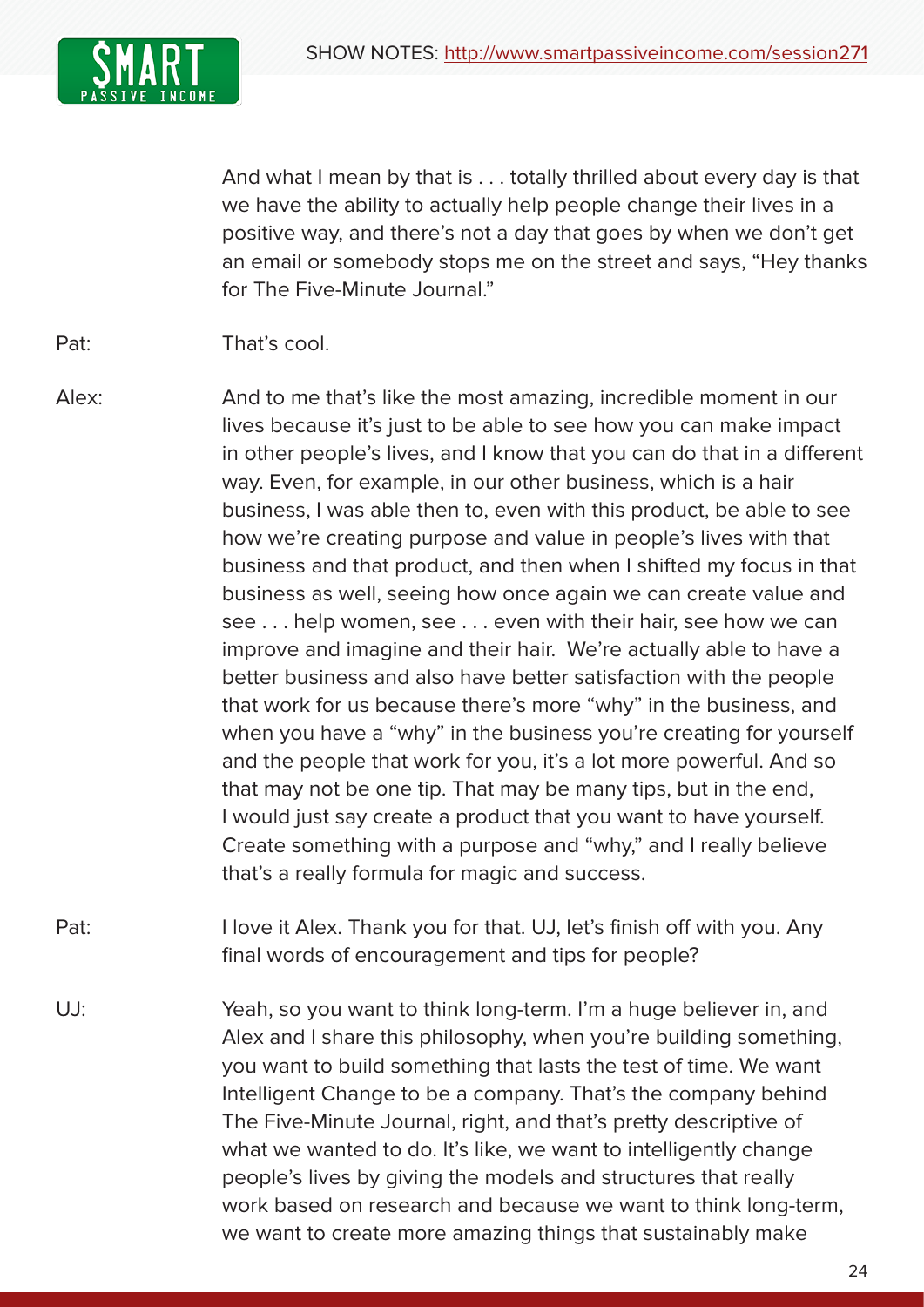

people's lives better. We want people to think, "Wow, these guys put out something else. I really believe in trusting what they put out because they're using it themselves. They embody a lot of what the company's about and what the values is about." And so as Alex mentioned, early stages, everybody just wants to make money, right? There's nothing wrong with that. That's pretty awesome. It's pretty important, and it shows initiative and drive and knowing what you want. But really zeroing in on who are the people that are like me? What's one of the things that I want to do and that I want to create and I can share it with people who are my friends, who I can serve them for a very, very long time and build something sustainable, real, long-term around that?

 That honestly, that part of the journey has been really, really fun and something that  $| \dots |$  t's really valuable for me is seeing people, seeing the first 1,000 true fans and the 10,000 true fans, the 100,000 or the multiple hundreds of thousands right now, and I'm sure we'll get to the millions soon. That is a phenomenal experience, and that's something I challenge people to really think about. Think long-term, build something of true value that can outlast you.

Pat: I love it UJ. Thank you for that. Thank you Alex. Where should people go if they want to get The Five-Minute Journal and see everything else that you guys have going on, Alex?

Alex: Yeah, you can go on www.intelligentchange.com, so that's our main website where you'll find products like The Five-Minute Journal, and of course other products where I think anybody who's an entrepreneur, one of the most important things is focus. We have another product that we've created for ourselves called the Productivity Planner, and that is really all about just helping you stay productive and focused because as entrepreneurs, we can be all over the place, and that's another product we created just to help us to be more focused. So that would be the main thing.

> You can also check us out on Instagram, whether it be just for daily inspiration, The Five-Minute Journal, @FiveMinuteJournal on Instagram or @beproductive for productivity inspiration. Also you can find us at what would be my personal account which is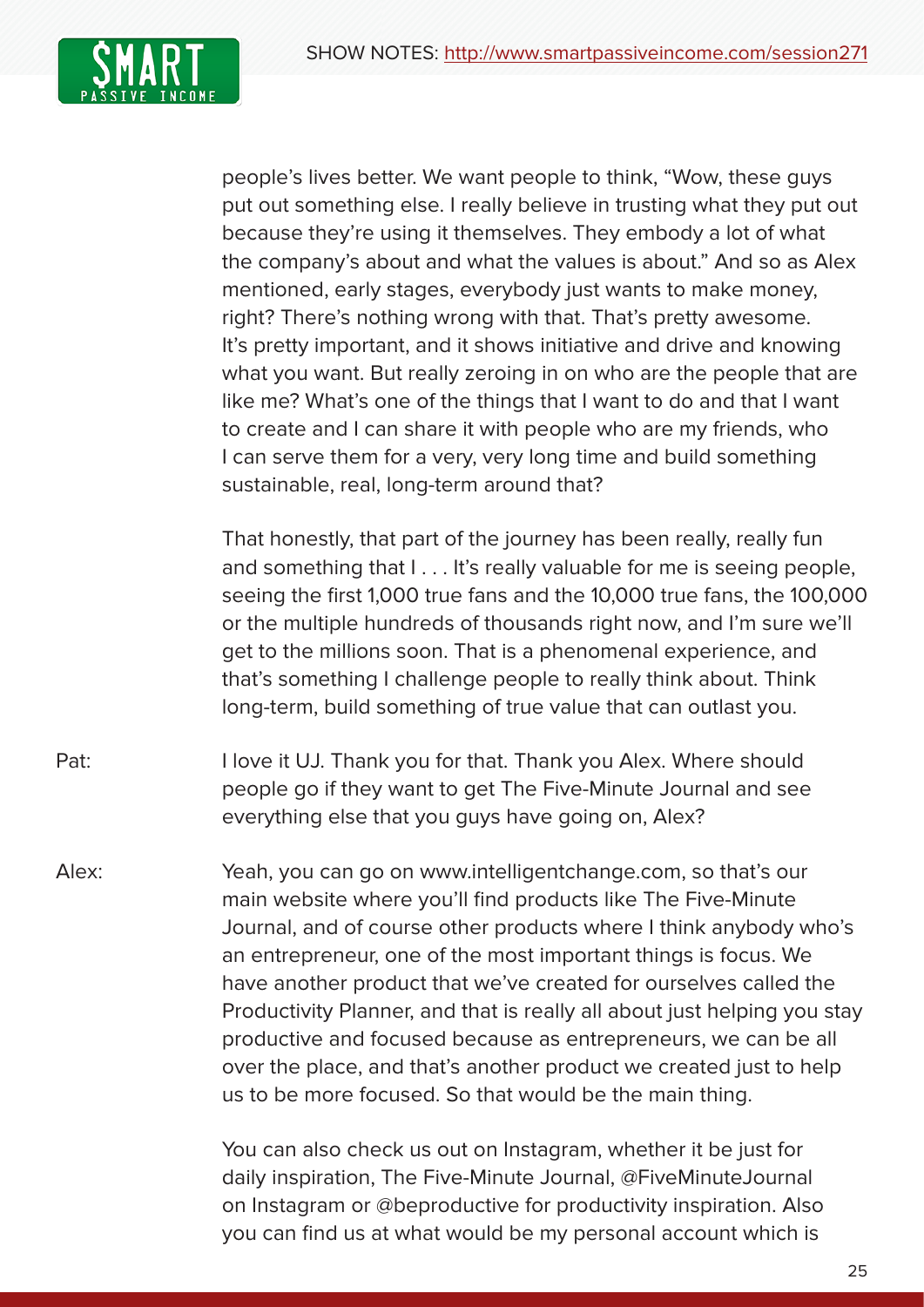

alexikonn, spelled alexiko double N on the end. And also UJ, you can find him at ujramdas on Instagram and just follow us around. See what we do. Get inspired and create stuff.

 We're always sharing and seeing how we can help other people really just live their best lives and be able to because we truly believe that you can, by making these small little changes as we said, even five minutes a day with this Five-Minute Journal. You can go on our website. You can see the format. You can do your Five-Minute Journal even in a Dollar Store journal you buy. You don't even have to buy from us. The most important thing that we really want to help people spread is this idea of how this small little habit of asking yourself these five simple questions a day can truly change your lives, as it did for me and as it did for UJ as well. We really believe that your thoughts, your mindset can really transform and shift your mind.

- Pat: You guys have changed my life. Thank you so much for all that you do and that you're doing for hundreds of thousands of other people and the millions that I'm sure are to come. Guys, best of luck. Thank you so much, and we look forward to seeing what's coming next from you guys.
- Alex: Thank you Pat.
- Pat: Take care.
- UJ: Thank you Pat.
- Pat: Alright everybody, I hope you enjoyed that interview with UJ and Alex from intelligentchange.com, the co-founders of The Five-Minute Journal. That's where I would recommend you go, intelligentchange.com. They have a few other things there as well and have a lot more planned in the future too. So I look forward to helping them and supporting them with that because as you can tell, they're great guys and they have wonderful things to share with the world, and they have changed the lives of hundreds of thousands of people and will change millions more. So again, thank you guys. For those of you who want to come to the blog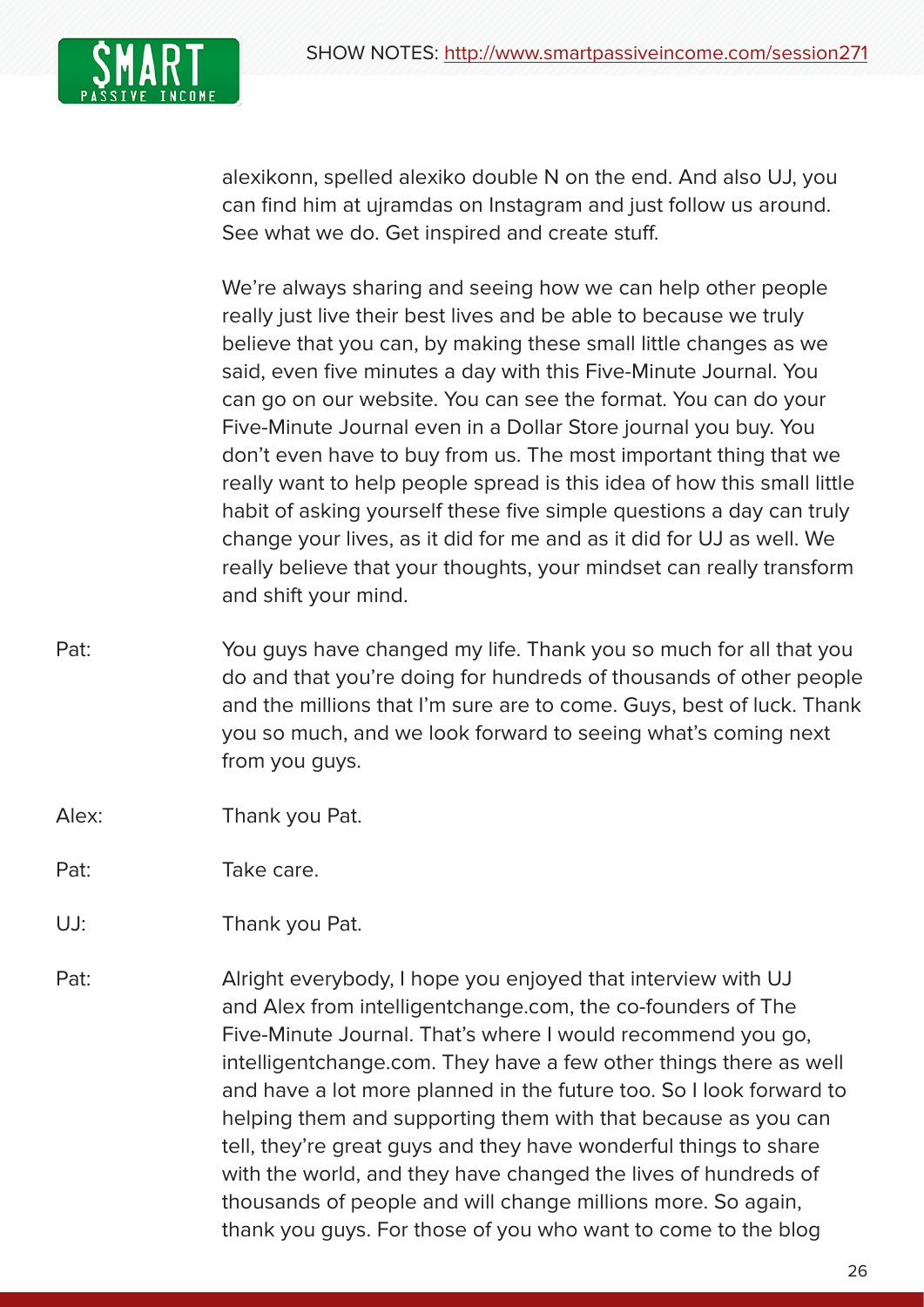

and check out the show notes and get all the links that were mentioned in this episode plus, again stick around, 'cause I'm going to mention how you can get a copy of The Five-Minute Journal if you go to smartpassiveincome.com/session271. Again that's smartpassiveincome.com/session271.

Now I want to reward the listeners who are subscribed to the show. I know that you don't have to subscribe to the show. I also know that you have a choice when it comes to who you spend time with during your day to provide content for you and hopefully you found value in this episode. If so, if you haven't subscribed please subscribe to the show, but if you have, you have a week after this post or this episode comes out, and so you have until June 28th, by the time the next episode comes out to leave a comment on the blog. Just go to smartpassiveincome.com/session271. So leave a comment on the blog with one thing that you are grateful for right now. It doesn't have to be related to business. It could be anything that you're grateful for. So leave a comment for those of you who are subscribers and you're listening to this the week it comes out, anywhere between June 21st and June 28th, before episode 272 comes out. Leave a comment.

 On that day the next episode comes out, I'm going to select five winners at random, five commenters, and reach out to you and get your shipping information so I can send it to you free of charge. So five random winners, five commenters from smartpassiveincome. com/session271 who comment with one thing that they are grateful for today. And we'll just start that practice and for everybody continue that every single day. Every single morning when you wake up, that should be the first thing you think about, and I'm very thankful I have The Five-Minute Journal to help me, but even before I get into that now in the mornings, I'm already thinking about it because it's just become a habit now. So it's really cool. So again, one more time. Smartpassiveincome.com/session271. Come over there, leave a comment, and by the time 272 comes out that'll be the deadline, and then I'll select five random winners to get a copy of The Five-Minute Journal.

Thank you so much once again for listening in, and I wanted to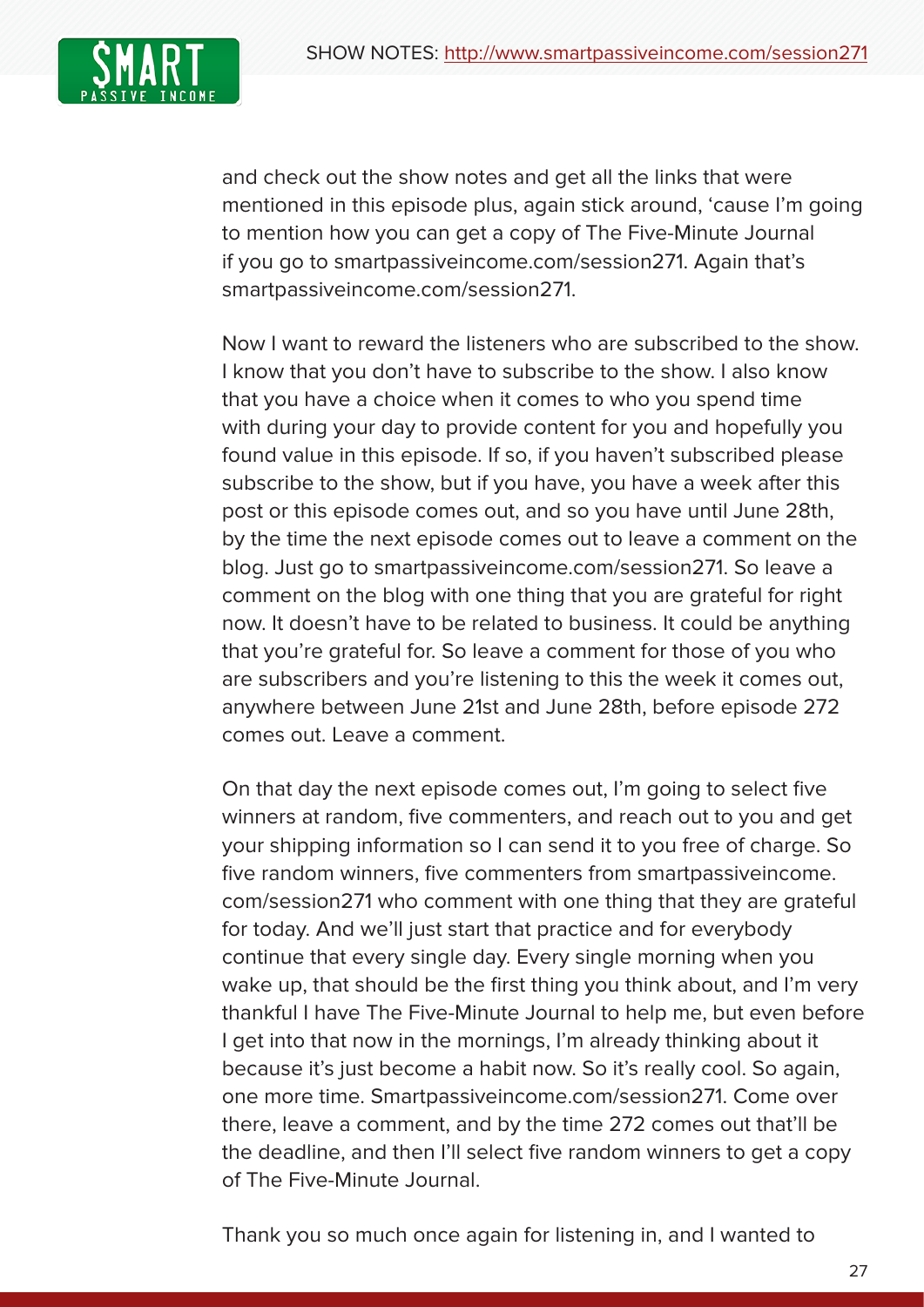

finish off this episode similar to how I do with AskPat at the end of every episode. I want to finish with a quote, and this quote comes directly from one of the pages, actually page 142, of The Five-Minute Journal. They start every sort of journal entry post day with a quote, and this one is from Anne Frank, and this quote perfectly sums up where Alex and UJ were coming from and where I would recommend you put your mind as well as you move forward in your online business journey, and here's the quote from Anne Frank. "How wonderful it is that nobody need wait a single moment before beginning to improve the world." You don't need to wait guys. You can begin changing your world and other people's world right now. Cheers, and I'll see you next week. Bye.

Announcer: Thanks for listening to the Smart Passive Income podcast at www. smartpassiveincome.com.